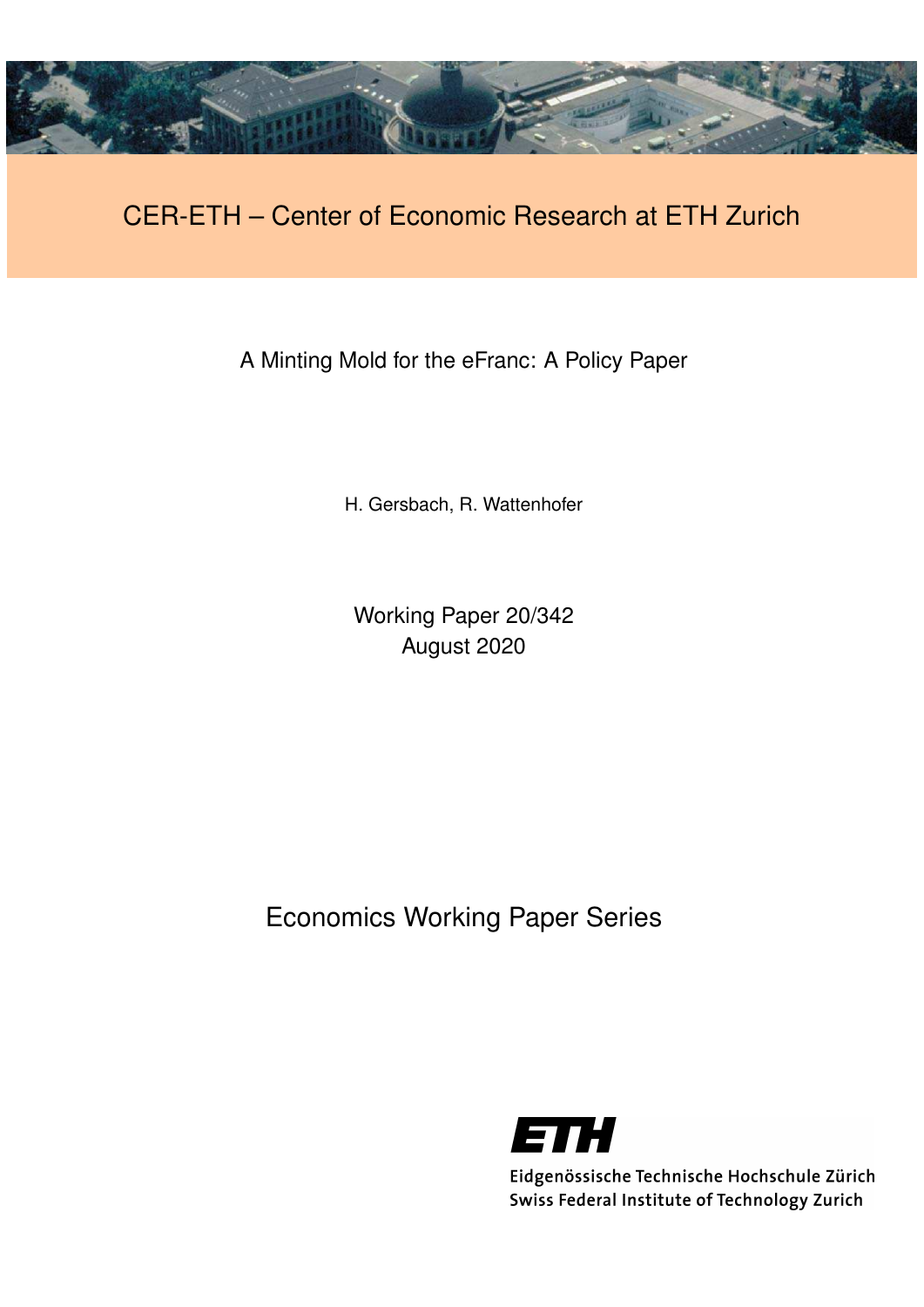# A Minting Mold for the eFranc: A Policy Paper<sup>∗</sup>

Hans Gersbach

CER-ETH – Center of Economic Research at ETH Zurich and CEPR Zürichbergstrasse 18 8092 Zurich, Switzerland hgersbach@ethz.ch

Roger Wattenhofer

Distributed Computing Group ETH Zurich Gloriastrasse 35 8092 Zurich, Switzerland wattenhofer@ethz.ch

This Version: August 2020

#### Abstract

We suggest a blueprint for an **eFranc** as a possible complement for the Swiss monetary system to ensure the long-term stability of its money. An eFranc is a non-interest-bearing digital form of the legal tender available to the public. The public can convert banknotes or part of its bank deposits into eFrancs, subject to the banks' ability to obtain the corresponding amount of eFrancs from the central bank. There is free conversion of eFrancs into bank deposits (and into banknotes). For the technical implementation of the eFranc, we suggest a two-layer system combining a permissioned asynchronous blockchain without consensus which provides a secure environment for validating transactions (base layer) plus a peer-to-peer payment network (top layer).

Keywords: eFranc, Swiss Monetary System, Financial Stability, Swiss National Bank, Proof-of-stake Blockchains

<sup>∗</sup>We would like to thank Florian B¨oser, David Mangini, Tejaswi Nadahalli, and Harald Nedwed for valuable comments.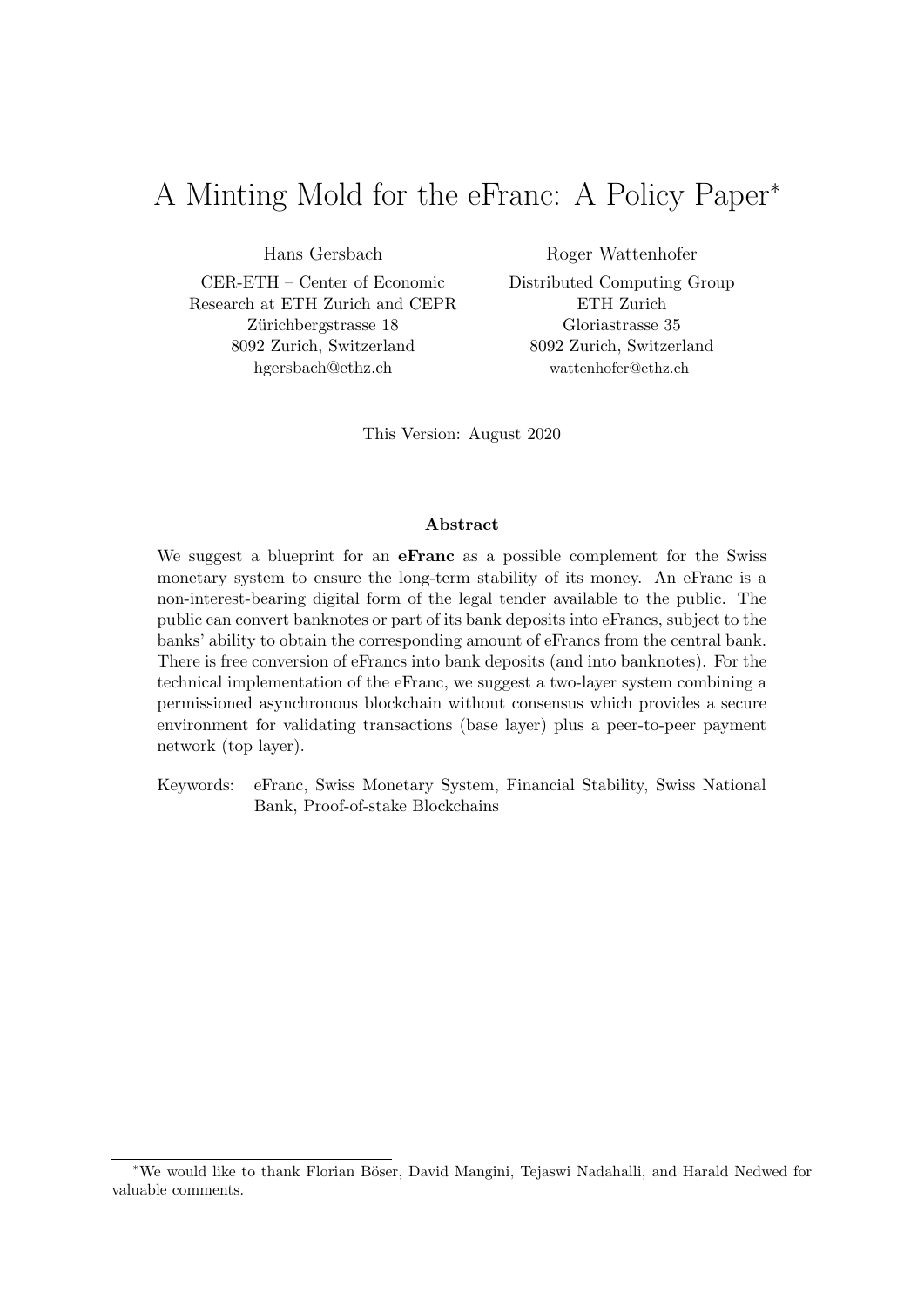### 1 Introduction

The current monetary system is the result of an evolution extending over several centuries. How it compares to alternative systems is a long-standing question. New technologies that could possibly be used in various parts of the monetary system—validating transactions, transferring money, controlling the supply of money—have fueled the academic and public debate on whether and how our monetary system could and should change.

The current monetary system has three main actors: the central bank, commercial banks, and the public. These are arranged hierarchically, with the following elements (see e.g. Faure and Gersbach  $[2018]$ ).<sup>1</sup>

- (I) The money stock available to the public is composed of deposits at commercial banks (to a large extent) and of banknotes and coins (to a minor extent). Banknotes and coins are physical central bank money (henceforth "cash") and serve as the sole legal tender.
- (II) Cash is issued by the central bank to commercial banks, which use it to settle withdrawals of deposits.
- (III) Deposits (electronic private bank money) represent claims on cash but are issued by commercial banks when they grant loans or purchase assets or are created when households deposit banknotes with banks .
- (IV) Reserves (electronic central bank money) are issued by the central bank to commercial banks, which use them to settle claims arising from interbank deposit flows when the public makes payments. Only commercial banks have access to electronic central bank money.<sup>2</sup>
- (V) Commercial banks have to comply with a set of rules such as liquidity and capital requirements. However, they are not (or only to a minor extent) required to hold

<sup>1</sup>For an analysis of the current hierarchical monetary system, see Faure and Gersbach [2018]. Money creation processes are summarized in McLeay et al. [2014] and Bundesbank [2017].

<sup>2</sup>The precise access rules differ across currency areas and may include a varying number of financial intermediaries other than commercial banks.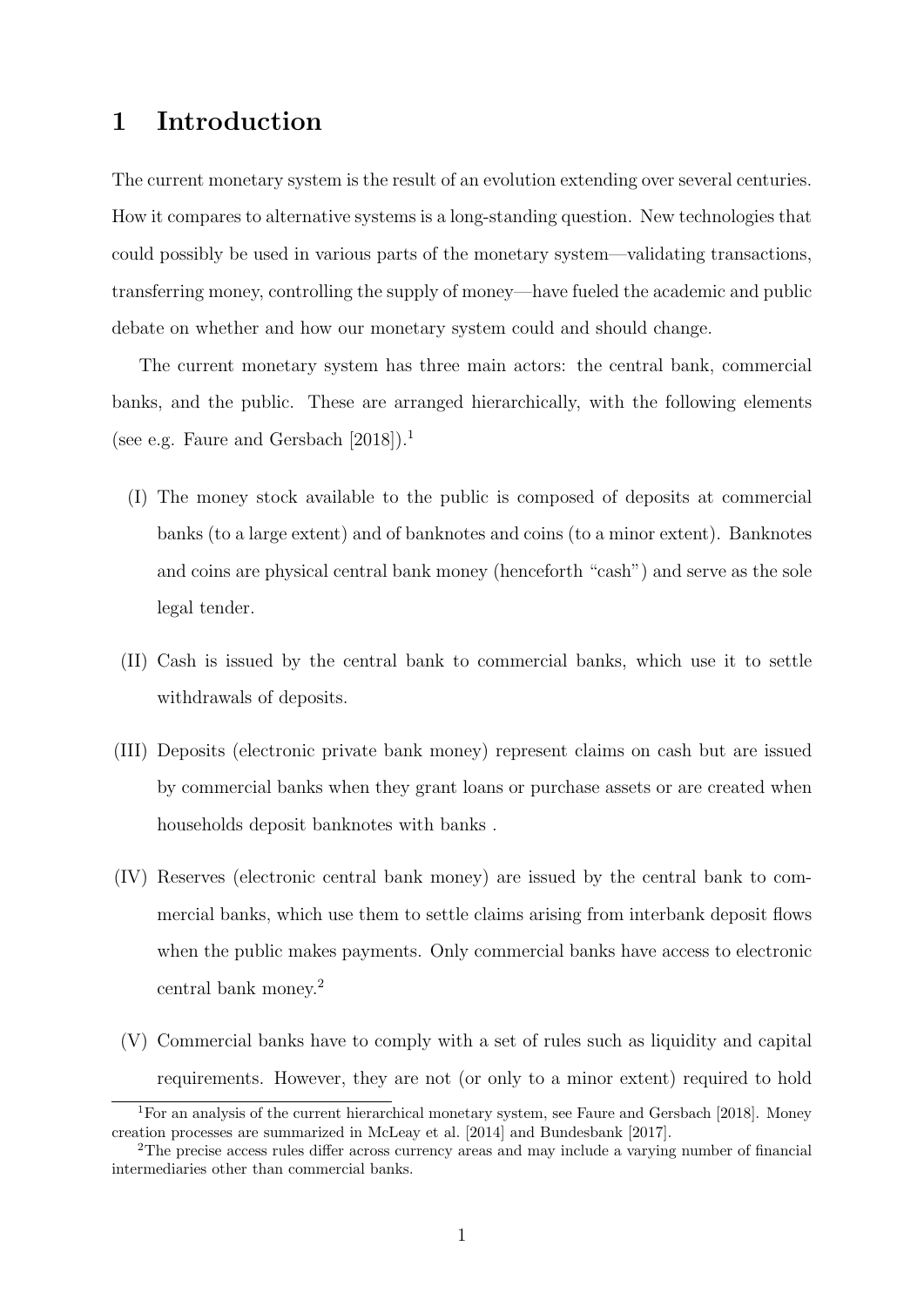central bank money as reserves for their deposits.<sup>3</sup>

Three prominent features of the hierarchical monetary system are of particular importance for our considerations here. First, most money is created by commercial banks. Second, the public only has access to cash and bank deposits but not to electronic central bank money. Third, commercial banks interact with the public and the central bank and are thus the crucial bridge between the central bank and the public.

### 2 Objectives and Alternative Monetary Systems

Before we can talk about alternative monetary systems, we need to outline the objectives a monetary system should fulfill. The most important objectives can be summarized as follows:

- (A) Money should play its traditional roles (unit of account, medium of exchange, store of value), which ultimately requires that its value remains stable – or at least approximately stable – across time.
- (B) Price stability should always be by far the most important objective in the long run, which requires the presence of an independent central bank.
- (C) Disruptions in the monetary system or crises in the wider financial system should be limited to an absolute minimum, and if they do happen, their spillovers to the real economy should be as restricted as possible.
- (D) The democratic legitimacy of all governance processes and all policies involved should be well-founded.

There have been various proposals for changing the current monetary system. At the one extreme, there is the so-called "sovereign money proposal" in which money is solely created by the central bank. At the other extreme, the current hierarchical monetary

<sup>3</sup>For Switzerland see https://www.admin.ch/opc/de/classified-compilation/20021117/index.html and https://www.admin.ch/opc/de/classified-compilation/20040259/index.html#a18 for its minimal reserve rules.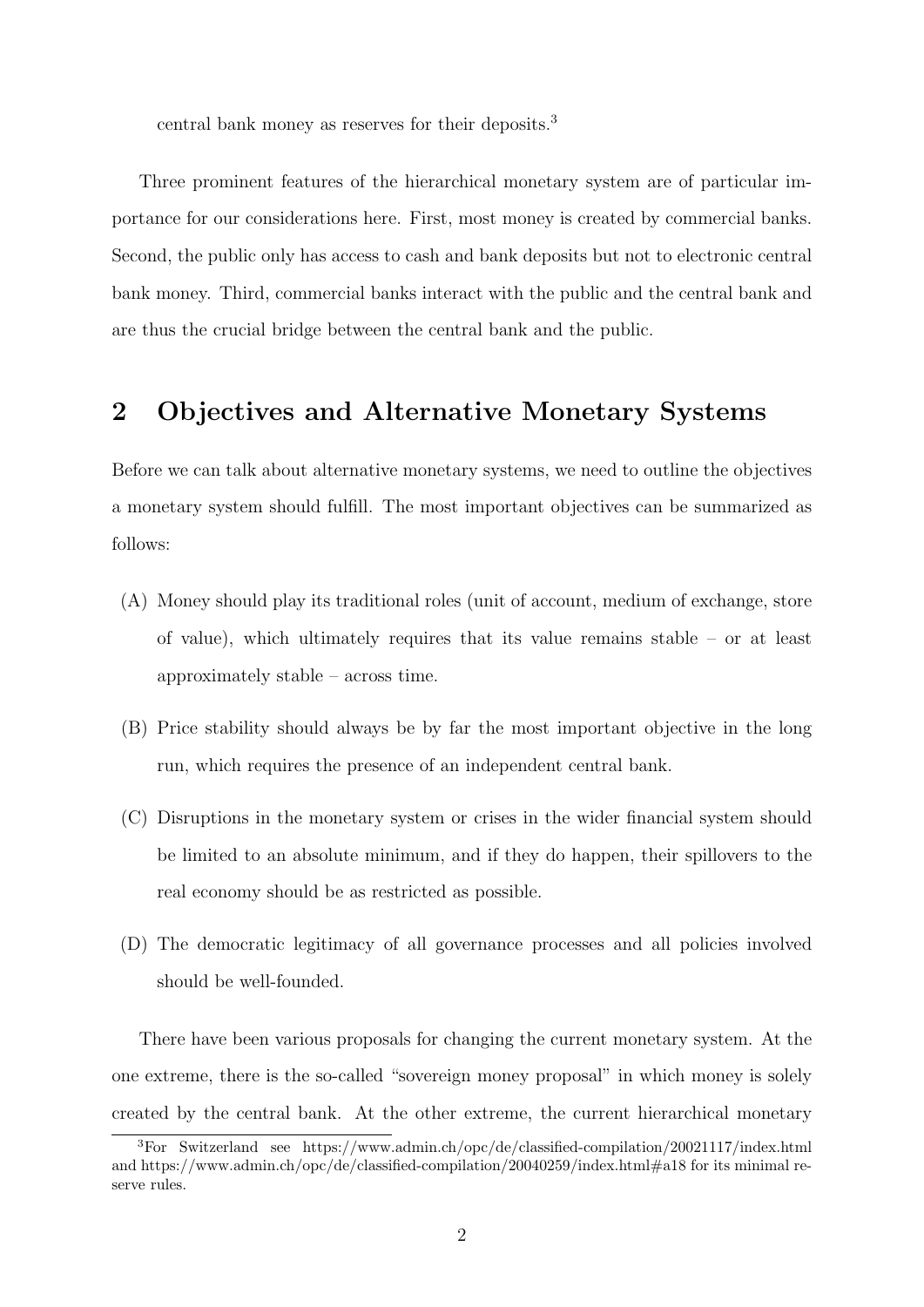system could be supplemented by a variety of privately issued, competing fiat monies, which do not constitute a claim on the legal tender. However, more modest changes lie between these two extremes. For example, the introduction of a publicly available digital form of the national currency, commonly referred to as "Central Bank Digital Currency" (CBDC), could be envisioned. Such a CBDC could take several forms: interest-bearing or not, account-based or token-based, for example.

To design a CBDC, one first has to specify the functions it should be able to fulfill, such as accessibility, privacy, real-time and cross-border payments, resilience, and whether it should be a complement or substitute for cash. Second, one has to determine which technical designs best fulfill these functions. A comprehensive discussion of all options is beyond the scope of this paper (see e.g. Auer and Böhme  $[2020]$  and Bank of England [2020]), so we proceed from two observations that guide our proposal.

First, there are important discussions about the pros and cons of CBDCs that are interest-bearing. This literature is discussed in Böser and Gersbach [2020]. While the introduction of interest-bearing CBDCs might have positive effects through increased competition among banks and thus through higher deposit rates, higher refinancing costs may also have a detrimental effect on investment. Importantly, interest-bearing CBDCs might entail a higher liquidity demand on the side of banks, which, in combination with limited liquidity supply by the central bank, may lead to more prudent bank behavior. However, if the CBDC is in widespread use, a limiting liquidity supply by the central bank would endanger the viability of the banking system. (see Böser and Gersbach [2020]). In turn, relaxing liquidity supply will undo any positive effect of interest-bearing CBCDs on the prudent behavior of banks (see Böser and Gersbach [2020] for this line of reasoning). Hence, the first function of a CBDC should be to act as a substitute for cash and not as a bank deposit substitute.

Second, as to the technical design, the basic decision would be between a conventional centrally controlled database and a distributed ledger. While both designs have advantages and disadvantages, we argue that a specific decentralized design promises a net benefit for society.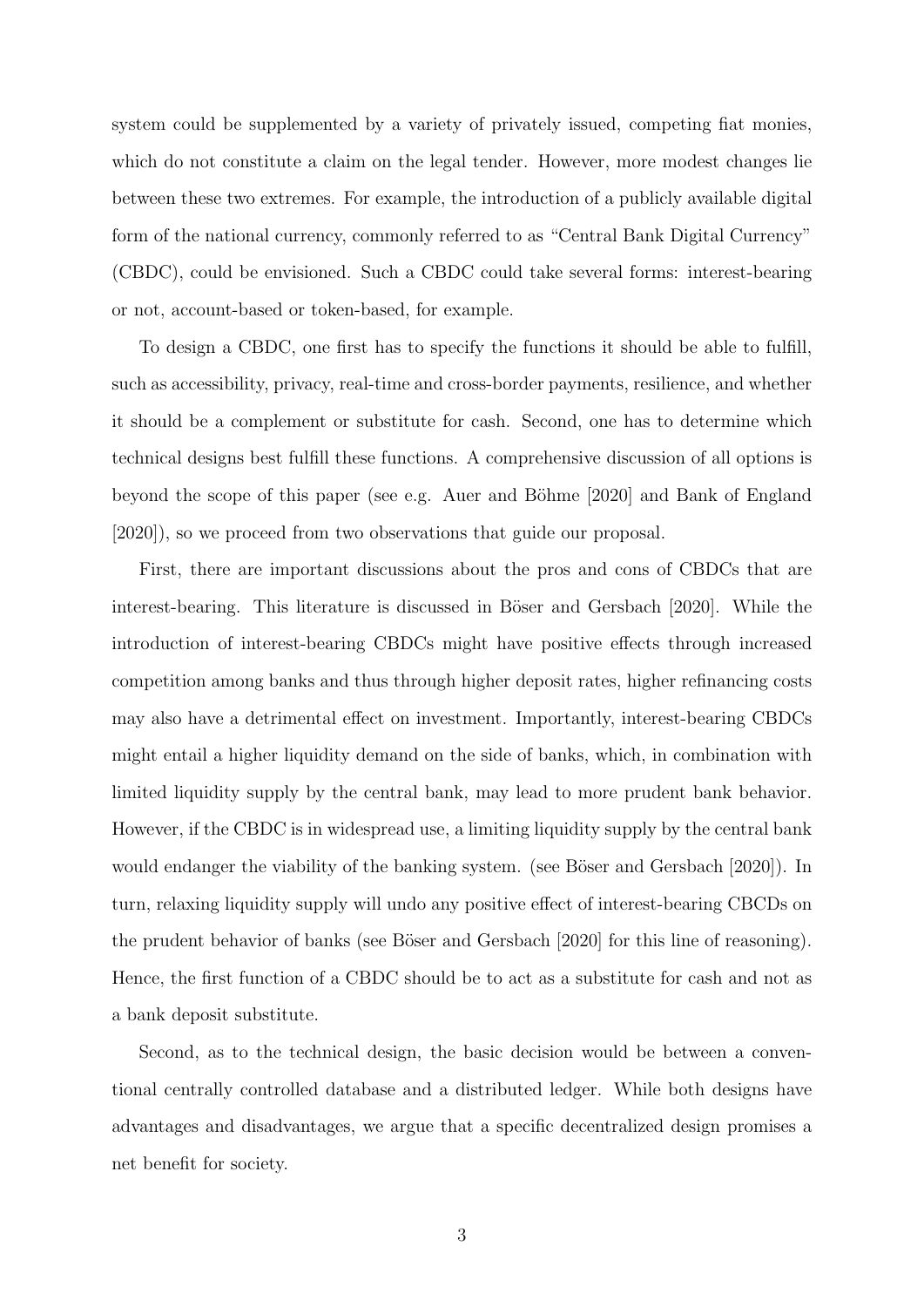### 3 eFranc

We focus on a non-interest-bearing digital form of central bank money for the public. In particular, we focus on the introduction of a crypto form of banknotes with the name  $\rm eFranc\,\, (eF).^4$ 

This eFranc is simply a digital form of a banknote, i.e. a currency held and traded only on a distributed ledger such as a blockchain, on which transactions are validated decentrally. Everybody should be allowed to hold eFrancs and to make transactions using eFrancs.<sup>5</sup> An eFranc should allow secure, anonymous holdings of cash, subject to legal constraints, in particular anti-money laundering and know-your-customer rules. Ultimately, an eFranc is a close substitute for banknotes and coins but enables combating money laundering at levels that can be as high as bank deposits. Furthermore, an eFranc opens up possibilities for automatizing some of these legal constraints.

Even if the introduction of an eFranc appears to be only a small change, it entails a new monetary architecture. For instance, it needs appropriate rules before suitable technical requirements can be specified. In particular, since the eFranc constitutes an additional form of legal tender, the central bank has to control its creation directly. There are two ways in which this control can be implemented.

First, mirroring the process by which banknotes enter the economy today, the eFranc could be governed by the following rules, henceforth called the Complement System:

- Creation of eF through the Swiss National Bank (SNB).
- Borrowing of  $eF$  by banks from SNB against eligible collateral.
- The public can transfer part of its bank deposits to eF, subject to the banks' ability to acquire the corresponding amount of eF from the central bank.
- Free conversion of  $eF$  into bank deposits (and into banknotes).

<sup>&</sup>lt;sup>4</sup>While cryptological methods play an essential role in digital transactions, with a crypto form of banknotes we mean that its transactions are validated on a distributed ledger.

<sup>&</sup>lt;sup>5</sup>An alternative approach for a digital banknote has been developed by Giori Digital (private discussions with Giori Digital SA on the basis of their Retail CBDC solution).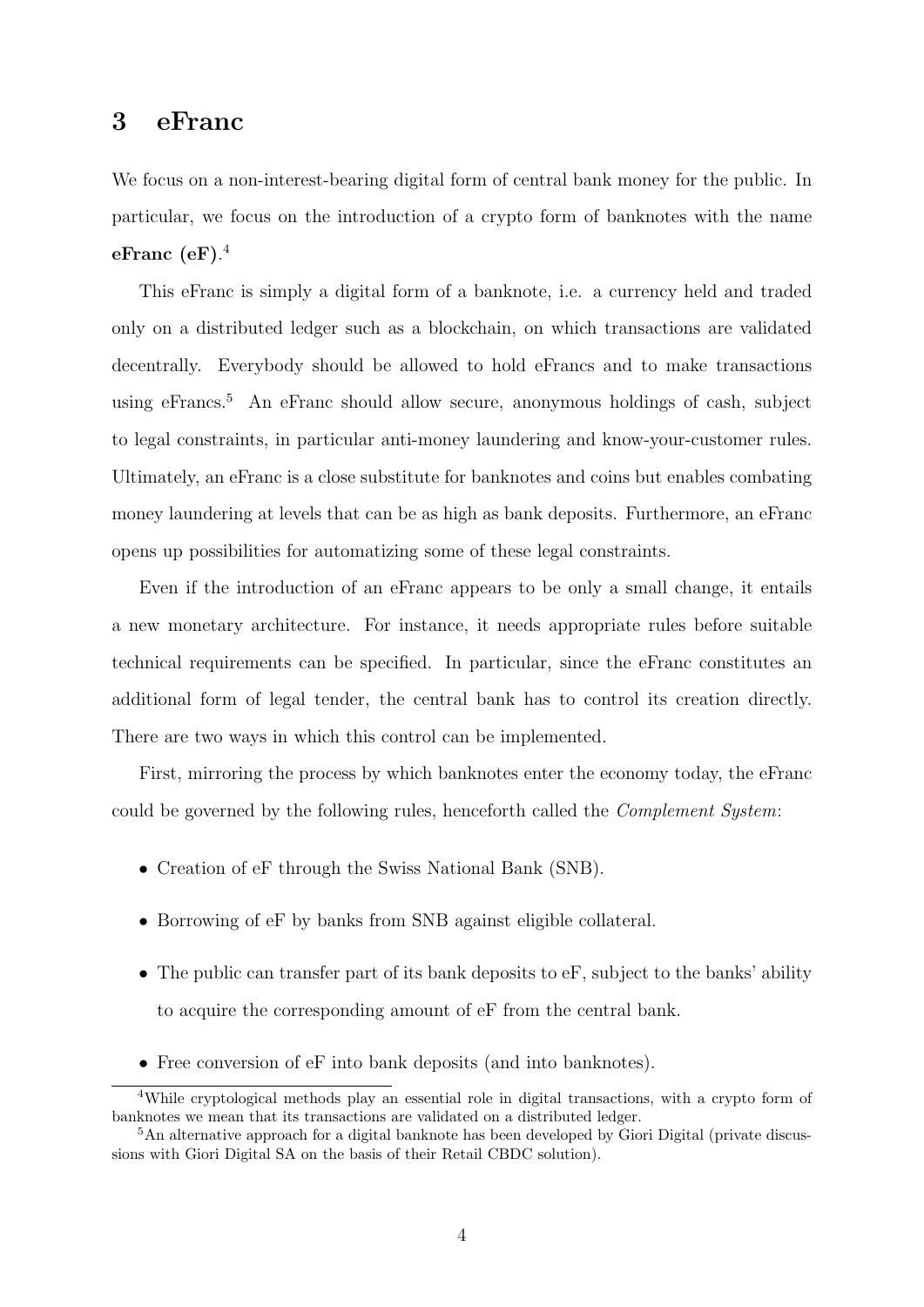The Complement System simply adds another (digital) legal tender to the existing monetary system. Ceteris paribus, it leaves the stock of money (say  $M_1$  as the sum of cash, eF, and sight deposits) unchanged, but the sum of cash and eFrancs may change.

An alternative approach requires the introduction of an eFranc to leave—ceteris paribus—the amount of banknotes and eFrancs outside the central bank unchanged. This system is called the *Substitute System*. It involves the last three rules in the *Complement* System, but the first rule now reads:

• Banks can obtain eF from the SNB by returning the same amount of banknotes to the SNB.

Hence, in the Substitute System, the eFranc can only be created if the same amount of banknotes goes back to the SNB. In turn, this requires that banks have to acquire this amount of banknotes beforehand, either from the central bank or if customers return them. Hence, an eFranc is a substitute for a banknote.

Of course, introducing the requirement that banks have to return physical banknotes to the central bank when they create eFrancs should not add a separate physical process to the system.

Since banks regularly acquire banknotes from the central bank, the amount of eFrancs created by a bank could simply be deducted from these regular flows of banknotes to the banks. One could even envision the central bank only verifying the ability of a bank to acquire the required amount of banknotes to be converted to eFrancs and then decreasing the bank's electronic reserves at the central bank correspondingly. This would be almost equivalent to the Complement System.

We stress that while the SNB controls the creation of eFrancs, the mix between banknotes and eFrancs and between legal tenders and bank deposits is impacted by the public and banks. Moreover, the conversion rules in both systems can be more or less restrictive with regard to the conversion of bank deposits into eFrancs, in order to prevent such switches occurring on a large scale—which would be tantamount to a bank run.<sup>6</sup> At

<sup>6</sup>Moreover, in times of large reserve holdings of banks at the central bank, one might introduce incentives or even restrictions for banks to convert these reserves into eFrancs.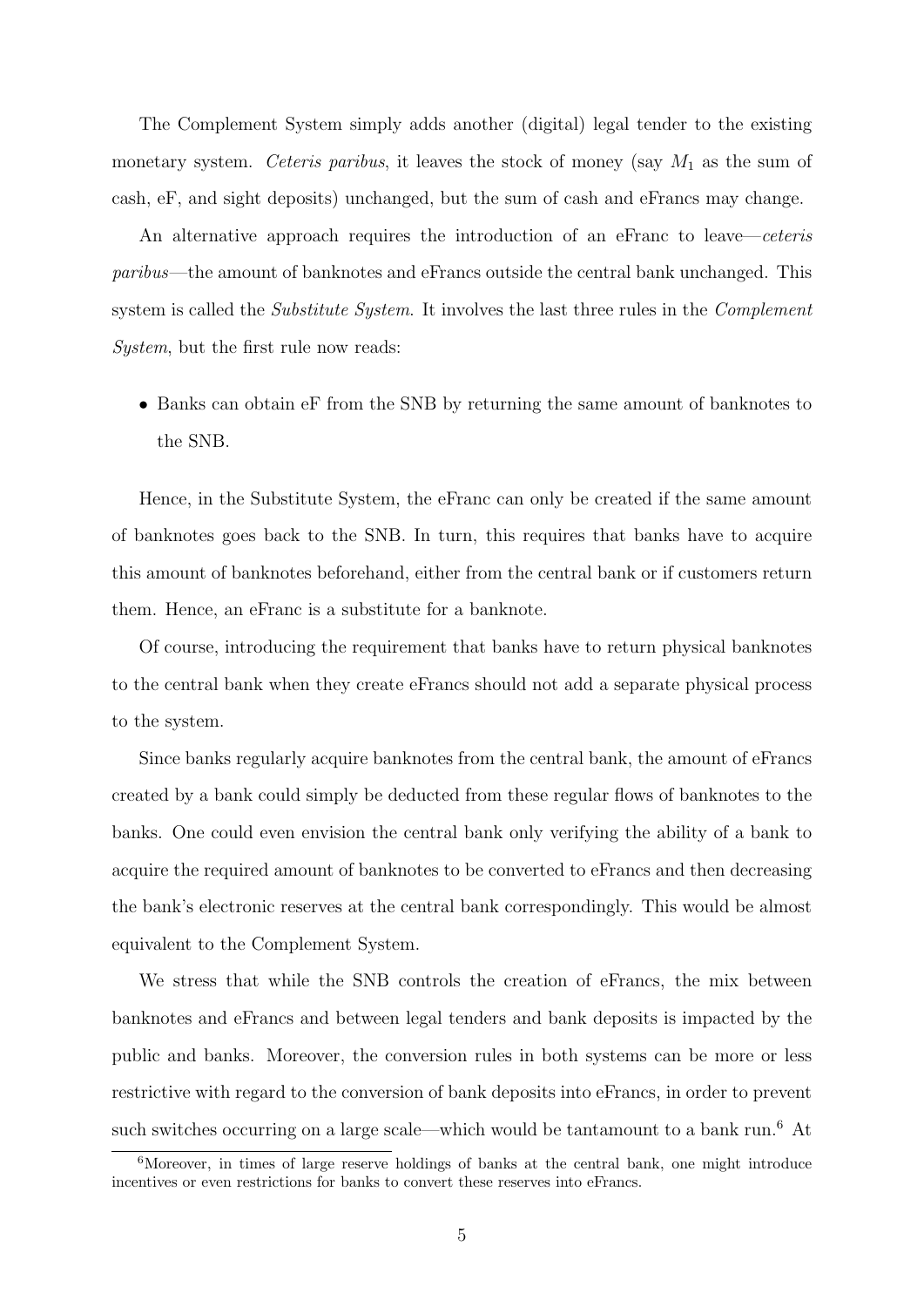all events, individuals are allowed to switch from eFrancs to bank deposits and, via bank deposits, from eFrancs to banknotes.

Moreover, we envision that banks operating the channels between bank accounts and the blockchain to execute the conversions.<sup>7</sup> Then no further physical and digital infrastructures are needed besides these channels and the blockchain.

Before we address the technical details of the implementation in Section 5, we now focus on the potential economic advantages and disadvantages of an eFranc.

### 4 Advantages and Disadvantages

An eFranc would have several advantages. First, an eFranc supplements the Swiss monetary system with a digital form of legal tender that is solely controlled by the central bank. The eFranc is a safe nominal asset since holding eFrancs does not involve a counterparty and so there is no default risk. Second, an eFranc acts as a disciplining device on money creation by banks if the use of banknotes declines.<sup>8</sup> Hence, an eFranc can help to stabilize credit and money creation cycles<sup>9</sup> and thus will help the central bank to pursue its main objective—maintaining a stable value for its currency.

Third, the eFranc avoids the costs associated with printing, storing, distributing and protecting physical banknotes. Of course, operating a distributed ledger is not costless, but with an appropriately distributed ledger design as discussed in the next section, these costs are considerably lower than using physical banknotes. Fourth, the use of an eFranc never involves any infection risk, a feature that has suddenly become crucial in the face of the Covid19 pandemic.<sup>10</sup>

Fifth, an eFranc could ensure anonymity for all lawful exchanges and can thus recover

<sup>7</sup>This does not exclude the emergence of further specialized financial institutions operating these channels.

<sup>8</sup>Widespread acceptance and use of banknotes as a medium of exchange is one stability pillar in our monetary system.

<sup>&</sup>lt;sup>9</sup>The literature has identified several reasons why bank banks allocate too much lending capacity to boom states and too little to bad states (see e.g. Gersbach and Rochet [2017].

 $10$ Nevertheless, an eFranc does not imply that physical banknotes should be abolished. The unique features of physical banknotes—e.g. complete anonymity, immediate verification of completeness of exchange and protection against negative interest rates—typically outweigh the disadvantages of facilitated tax evasion and criminal activities. Physical banknotes should remain an option for the public (Wissenschaftlicher Beirat beim Bundesministerium für Wirtschaft und Energie [2017]).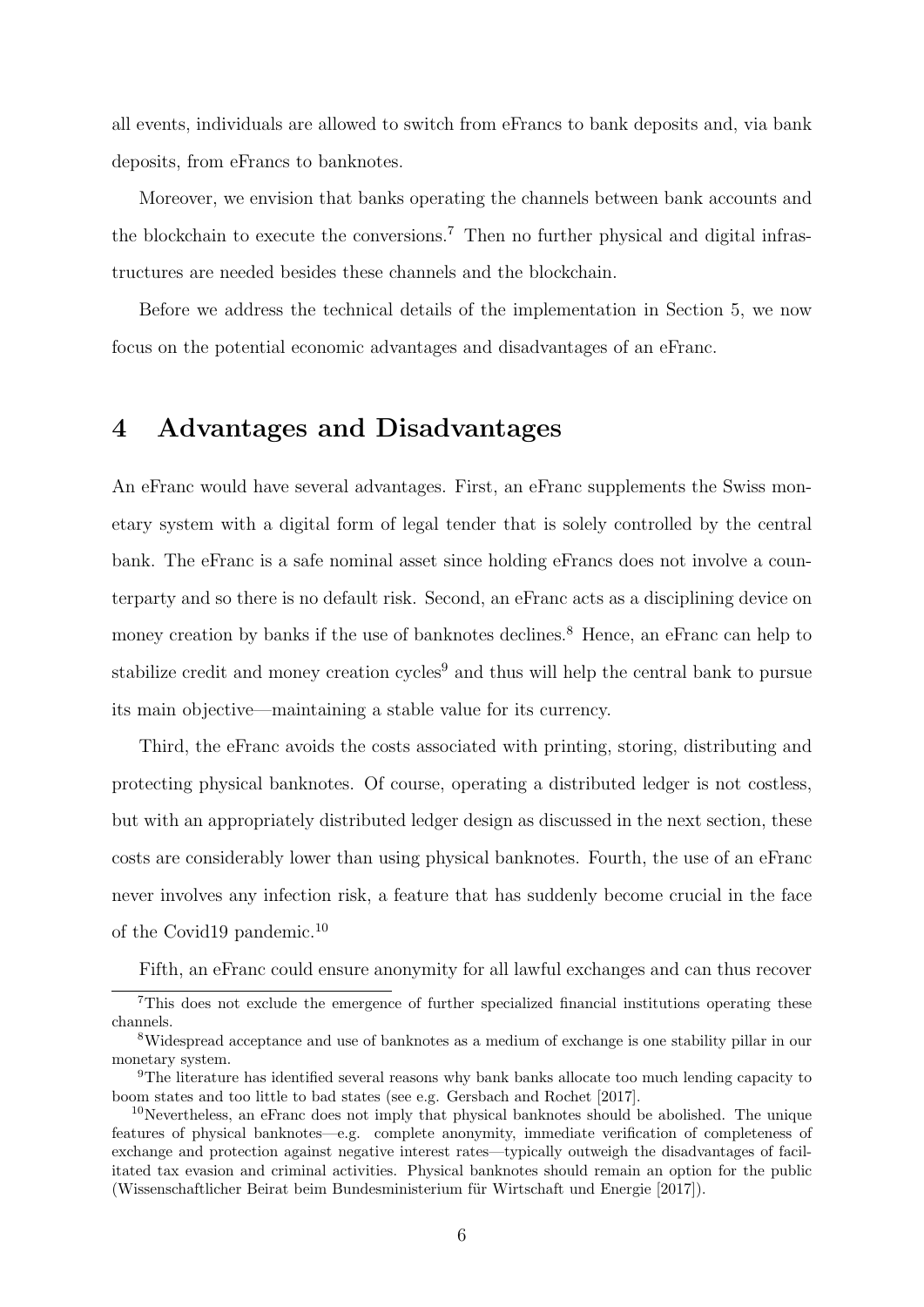properties of physical banknotes. Anonymity is a property that is desired by many citizens as it guarantees freedom to interact with others without the knowledge and potential reaction of third parties. Since an eFranc fulfills anti-money laundering and know-yourcustomer rules, it does not provide the same level of anonymity as physical banknotes. The state alone is allowed to trace transacting agents back to the distributed ledger, and only in precisely described, exceptional circumstances inscribed in corresponding laws.

Sixth, an eFranc would further limit the possibilities of imposing negative nominal interest rates on market participants. In particular, one consequence of the eFranc is that interest rates on bank deposits will no longer become negative once the monetary system with the eFranc is fully developed. Arguably, this is a desirable property, since it fosters trust in the currency and ultimately helps to stabilize its value.

Seventh, it is envisioned that transactions with eFrancs can be executed in a technical infrastructure that is independent of the existing payment system involving bank deposits and the associated clearing system. The technical infrastructure on which eFranc transactions take place should be tailor-made, such that it can even become a central part of future payment and clearing systems. In particular, the interface between bank-based payment systems and the new blockchain-based payment system could be designed in such a way that a failure of the first would not spill over to the other and vice-versa, thus enhancing resilience against cyber risks, for instance. An eFranc could also help if parts of the whole current electronic payment system, the Swiss Interbank Clearing System (SIC), incurred disruptions.

Eighth, the blockchain with eFrancs allows for new kinds of advanced financial interaction via so-called "smart contracts", which are mutual agreements embedded in an executable computer code. Thus, the contractual clauses would be executed and enforced automatically, without the need of a third party. While smart contracts and the opportunity of borrowing and operating collateralized lending would create a rich financial system on the blockchain, the technical resilience of the infrastructure must be given first priority.

Could an eFranc also have disadvantages? One issue is the conduct of monetary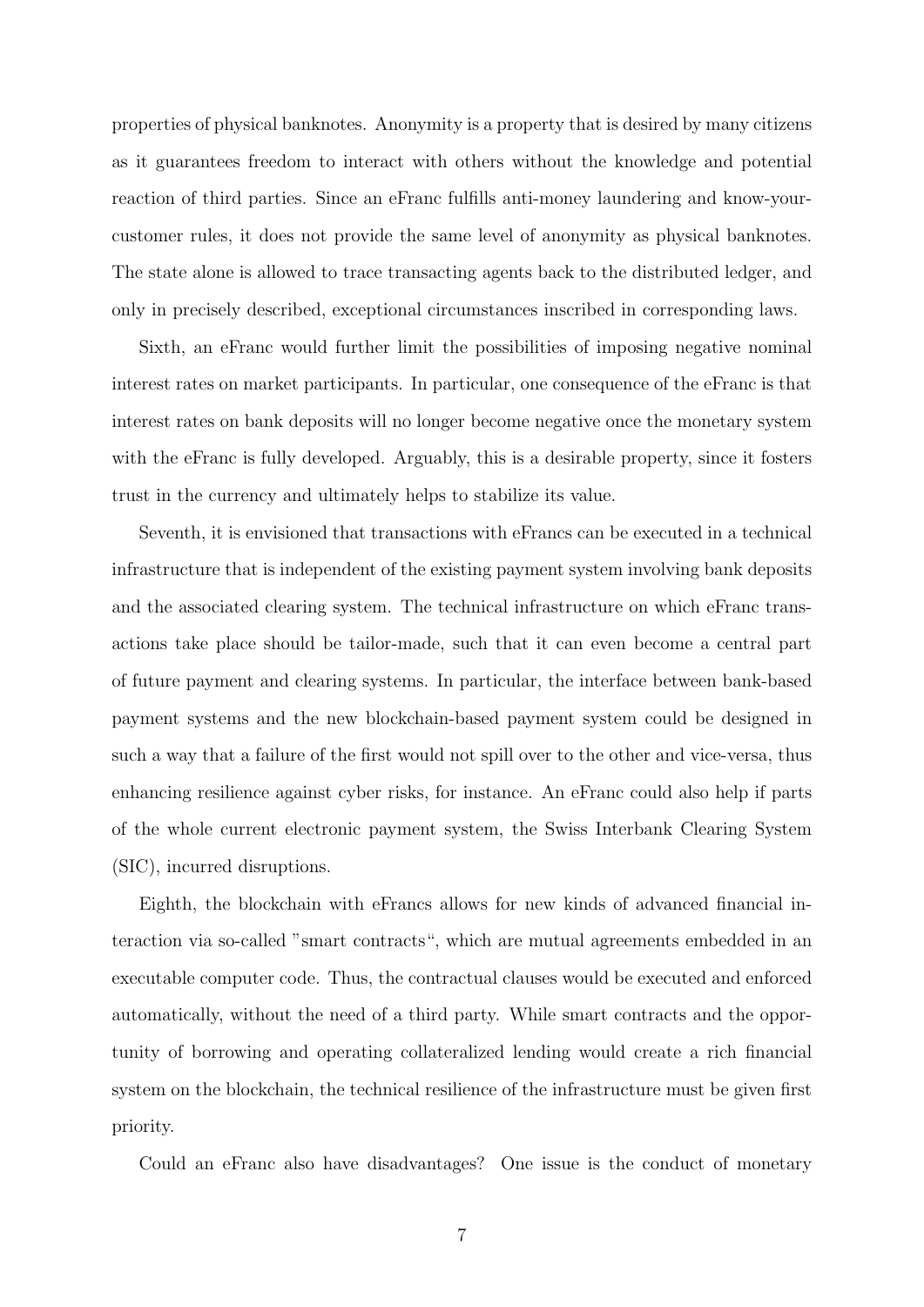policy. While any new form of money has an impact on the transmission channels of monetary policy, banknotes in cryptocurrency form would have the least disruptive effects on monetary policy, as long as bank runs are avoided. This takes us to the second issue, since if the interest on bank deposits moves towards zero or when insolvency concerns of banks are present, the eFranc could lead to financial instabilities. At least initially, this requires sufficient restrictions on the conversion of bank deposits to eFrancs. Moreover, a well-capitalized banking sector is not only essential for times without an eFranc, it is even more important when the eFranc has been introduced.

Third, an eFranc needs a functioning blockchain infrastructure—which is not guaranteed at the moment. Since existing proof-of-work blockchains, with their high energy consumption, are not suitable, a new type of blockchain protocol is required, which we will outline in Section 5.

These concerns mean that it is advisable to plan three phases, which we illustrate here for the Substitute System:

- Launch: In this phase, creation, access, and amounts of eFranc holdings on the distributed ledger are limited.
- Experimentation: Access is granted to the public, while the amounts of eFranc holdings remain limited.
- Full integration: All three conversion rules apply:
	- free exchange of physical banknotes into eF,
	- free exchange of eF into bank deposits (and banknotes),
	- exchange of bank deposits into eF subject to the banks' ability to acquire the corresponding amount of banknotes from the central bank.

Ultimately, everybody should have the right to make transactions freely on the blockchain by using the eFranc as a means of payment, and to store the eFranc on the blockchain.

While the above process demonstrates the need for a careful, step-by-step introduction in launching the eFranc, two additional considerations are important. First, the full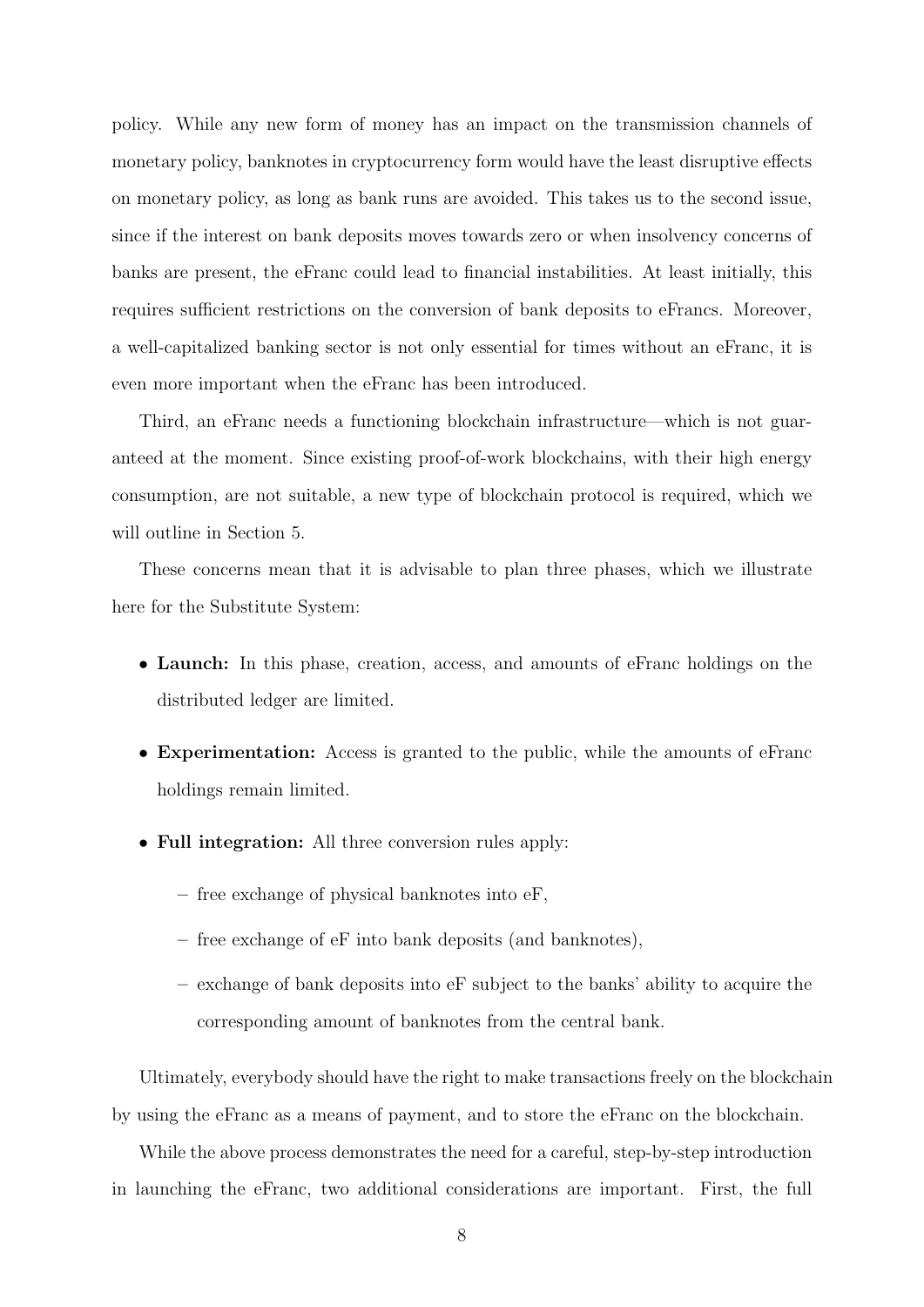integration phase should not take place when the interest rate on sight deposits is zero or below. Otherwise, we might have conversions of such large amounts of deposits that the stability of the banking system would be threatened. Second, at least for some time, banks should keep logs of all the conversions to eFrancs that customers have ordered.

### 5 Technical Implementation

The technical architecture must satisfy the principles of security, throughput, accessibility, low-cost, and programmability (for a differing classification, see Norges Bank [2018]). A modern architecture will comprise two layers, a base layer that validates basic transactions and a payment network that allows for payments between banks or between a bank and its customers.

### 5.1 Base Layer

The base layer provides the security of the system. We propose the use of a permissioned asynchronous blockchain without consensus. The basic idea of this base layer was presented in the Asynchronous Blockchain without Consensus (ABC) protocol by Sliwinski and Wattenhofer [2019]. Note that ABC is more highly developed than is necessary for an eFranc design, as it is permissionless. Recently, Facebook's Libra cryptocurrency has advocated for an ABC-like architecture Baudet et al. [2020].

We assume the cryptographic functionality is provided by asymmetric encryption and hashing. Apart from these cryptographic necessities, the base layer does not employ randomization and is completely deterministic. A deterministic protocol is usually simple, which allows for a swift and precise implementation. Moreover, deterministic protocols are easier to understand for laypersons, which might foster acceptance of the eFranc by the public.

ABC is asynchronous, without making any assumptions about network latency: No matter how slowly messages are transmitted, the protocol is guaranteed correct. As such, ABC is fully resilient to all network-related threats, such as delaying messages from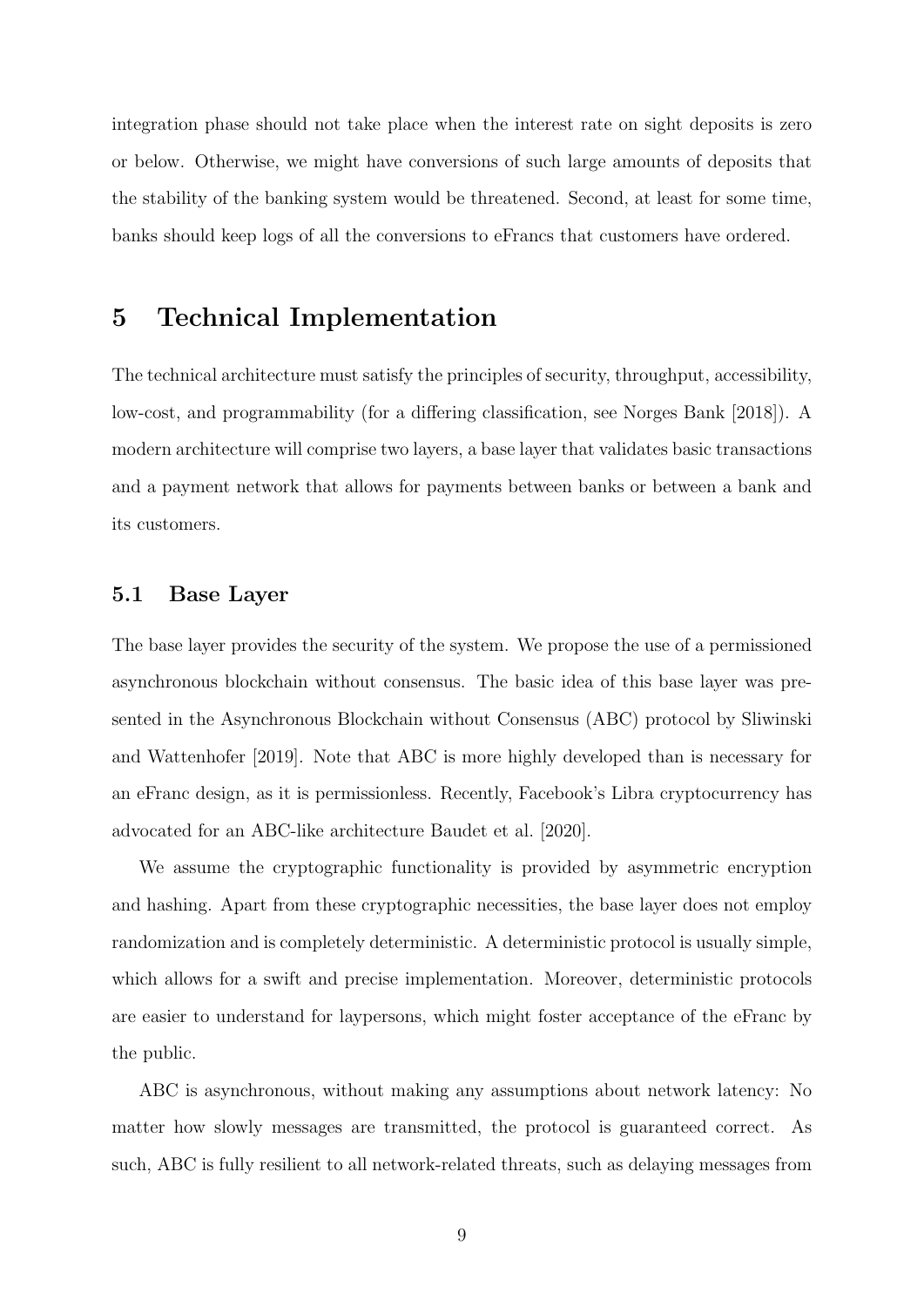some party or denial-of-service attacks. By disabling communication, an adversary could stop the system from creating and approving new transactions, but the adversary cannot invalidate previously approved transactions or approve illegal transactions. In comparison with orthodox blockchains such as Bitcoin, this improves the security of the eFranc.

Unlike proof-of-work systems, the security of the eFranc system does not depend on the amount of resources devoted, such as energy, computational power, or memory.

In Table 1, we show a summary of the properties of the base layer of the eFranc and the properties of other well-known blockchain approaches.

| Table 1: Comparison of ABC to selected other blockchain protocols, adapted from Sli- |  |  |  |  |
|--------------------------------------------------------------------------------------|--|--|--|--|
| winski and Wattenhofer [2019]                                                        |  |  |  |  |

|                                 | <b>Bitcoin</b><br>Ether. | <b>PBFT</b> | Ouro<br>-boros | Algo<br>-rand | Honey<br>-Badger | eF<br>(ABC) |
|---------------------------------|--------------------------|-------------|----------------|---------------|------------------|-------------|
| Permissionless <sup>1</sup>     |                          |             |                |               |                  |             |
| $Energy\text{-efficient}^2$     |                          |             |                |               |                  |             |
| Finally <sup>3</sup>            |                          |             |                |               |                  |             |
| $\operatorname{Asynchronous}^4$ |                          |             |                |               |                  |             |
| Deterministic <sup>5</sup>      |                          |             |                |               |                  |             |
| High throughput <sup>6</sup>    |                          |             |                |               |                  |             |
| Smart contracts <sup>7</sup>    |                          |             |                |               |                  |             |

<sup>1</sup> The infrastructure of the protocol is provided by the general public.

<sup>2</sup> The total power consumption of the whole system is in the order of 1 kilowatt.

<sup>3</sup> As soon as a transaction is approved, the transaction is final and cannot be reverted.

<sup>4</sup> There are no timing assumptions; the protocol is correct even if the underlying internet is suffering from severe problems.

 $5$  To keep the protocol simple, randomization is only used in cryptographic primitives.

<sup>6</sup> The system can handle a load as high as millions of transactions per second.

<sup>7</sup> The system allows for smart contracts that can be called by arbitrary participants.

The participants of the eFranc in the base layer form a *Committee* that should be made up of trusted entities of the Swiss financial system, such as the Swiss National Bank SNB, the Swiss Financial Market Supervisory Authority FINMA, the Swiss payment service provider SIX, and possibly some of the core banks in Switzerland such as UBS and Credit Suisse. Since these entities perform quite different functions in the Swiss financial market system, one could also envision the base Committee consisting only of larger banks,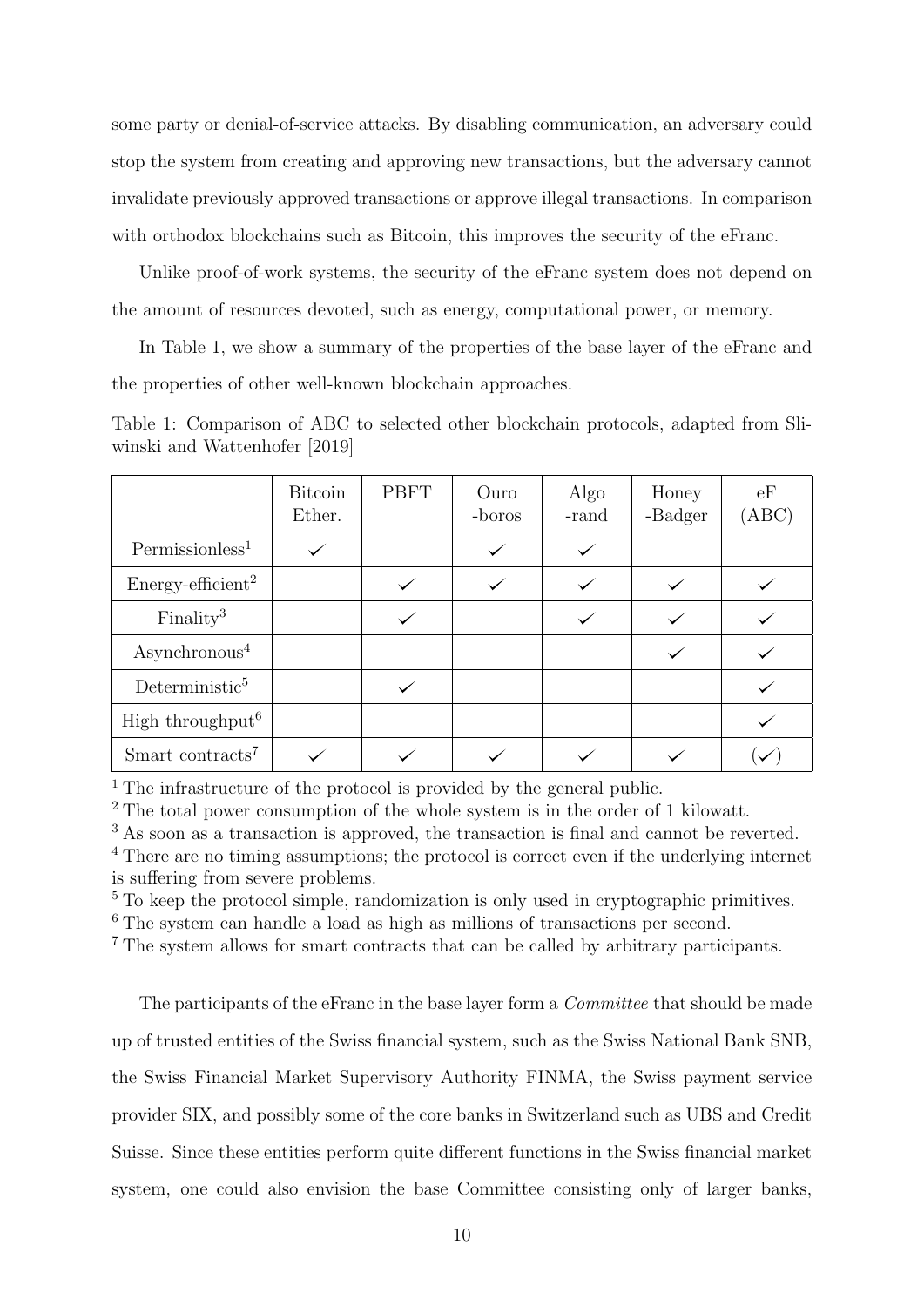possibly complemented by large insurance companies.

Each of these participates with a computer authenticated with a known public key. We call the set of participants on the base layer the *Committee*. The eFranc requires that strictly more than two thirds of the Committee members obey the protocol. In other words, if the Committee consists of 4 members, at least 3 should be honest.

In the following, we always require the Committee to have 4 members, at least 3 of them being "honest", i.e., complying with the protocol. Alternative designs require 5 honest members out of 7, or 7 out of 10.

The main operation is a transaction transferring eFrancs from one or more input accounts to one or more output accounts. Transactions can be initiated by anyone, including banks that are not part of the Committee.

Every transaction refers to at least one previous transaction, such that all transactions form a directed acyclic graph (DAG). The initial transaction of the DAG represents the initial stake in the system, i.e., no eFranc is assigned to anybody. The eFranc is created with a transaction as well. The input of such a creation transaction is simply signed by the central bank, the outputs are accounts of the commercial banks that have provided cash to the SNB in exchange for the newly created eFranc.

An adversary issuing conflicting transactions is a primary threat to blockchain systems. Traditionally, it has been assumed that blockchains need to feature a technical primitive known as "consensus" to validate exactly one of the transactions issued by a misbehaving party. The eFranc does not need such a costly consensus routine. If an adversary is issuing conflicting transactions, the eFranc only guarantees that at most one transaction is valid.

A transaction, denoted by  $t$ , is confirmed by the system if enough  $(3 \text{ out of } 4)$  Committee members (directly or indirectly) acknowledge t. If a transaction receives 3 (out of 4) support (digital signatures) by the Committee, no other transaction conflicting with t can be confirmed. In particular, if the owner attempts to execute the transaction  $t'$ that is trying to spend (some of) the same input(s) as  $t$ , the eFranc system (the honest Committee members) will reject  $t'$ . If an owner issues two conflicting transactions  $t$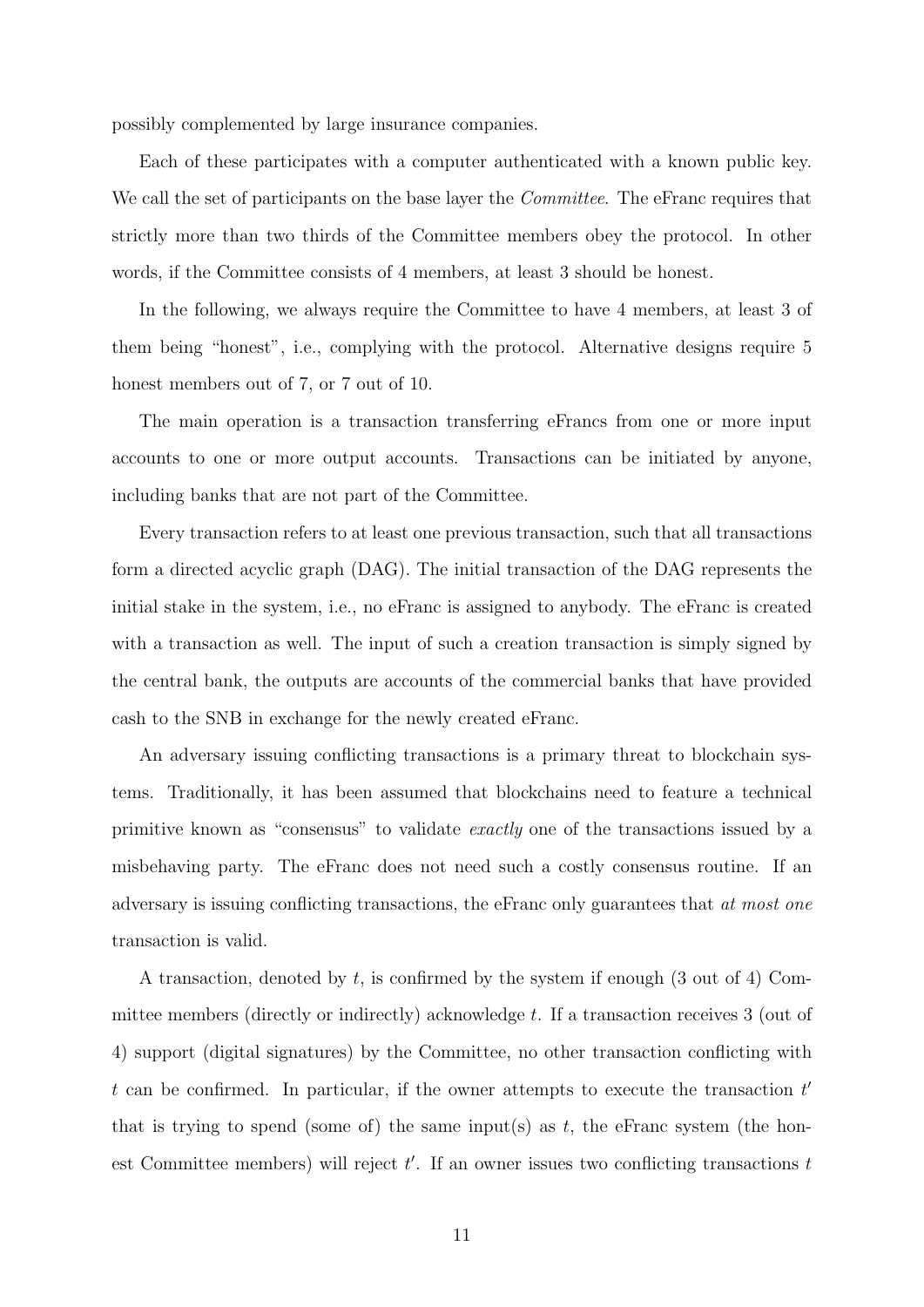and t' at roughly the same time, it is possible that (a) either t or t' is confirmed (but not both), or (b) neither t nor t' are ever confirmed. Case (b) happens if some system Committee members see and try to confirm  $t$ , while others see and try to confirm  $t'$ . The system might remain in this state forever, with the Committee being split between  $t$  and  $t'$ , without any clear majority. Crucially, such a situation can only arise if the issuer of  $t$  and  $t'$  intentionally misbehaves – and has not done so by accident. In such cases, it is reasonable to punish the issuer.

What if an honest participant suggests a transaction  $t$ , but only 2 out of 4 Committee members sign this transaction  $t$ ? In this case, the issuer of the transaction must simply wait. The issuer can remind the two trailing Committee members to sign the transaction t, but no signature can be enforced. Honest Committee members will sign all transactions that are correct. They cannot abstain from signing a correct transaction. The only excuse for not signing a correct transaction  $t$  is that a Committee member has not yet received transaction t, e.g. because of a damaged internet. As soon as the underlying internet is fixed, transaction  $t$  will be signed.

The bottleneck in this system is that every Committee member needs to verify validity before digitally signing any transaction. We can mitigate this problem in two ways. First, verifying validity and digital signing can take place in parallel. If a Committee member is overwhelmed by the number of transactions, it can set up  $k$  computers, each being responsible for a different set of transactions. For instance, depending on the last b bits of the input(s) of a transaction, the transaction will be sent directly to the right machine out of  $k = 2<sup>b</sup>$  machines in total. This machine will independently verify and digitally sign the transaction on behalf of the Committee member owning the machine. This way, the base layer can achieve a  $k$  times higher throughput than blockchains that rely on consensus, for an arbitrarily large k.

However, an even more efficient remedy would be the introduction of a payment network as a higher layer. This we discuss next.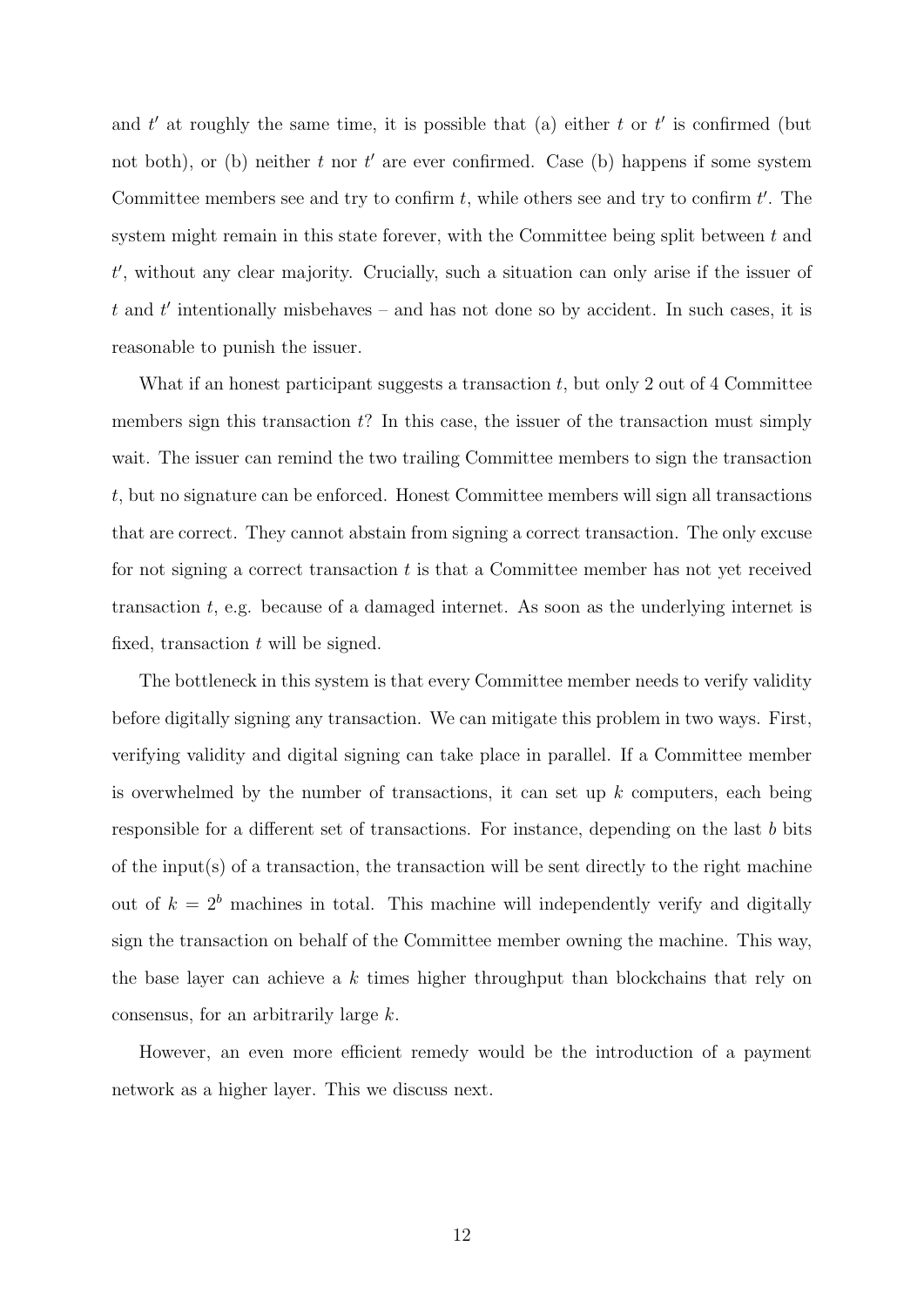#### 5.2 Payment Network

On this layer, participants do not have to be Committee members. Payment channels or payment networks are peer-to-peer agreements between any set of participants. They permit implementation flexibility, and as such, they will not be discussed in detail in this paper. More detailed information on payment networks can be found in the literature, including the original papers: Decker and Wattenhofer [2015], Poon and Dryja [2016].

Payment networks can make use of financial institutions acting as eFranc financial intermediaries or simply as middlemen. A middleman can be a commercial bank, another existing financial institution, or an institution specifically created for operating eFranc transactions.

Small payments can be exchanged back and forth directly between two or more participants or middlemen. Transactions may use sequence numbers, so that the latest state of the channel is always clear. Each transaction will be signed by the issuer of the transaction.

More concretely, let us have two financial middlemen  $A, B$  who establish a payment channel. Originally, the two middlemen assign some funds to the channel by transferring some amount of eFrancs to that channel. This eFranc might stem either from their own assets, or could be partially borrowed from the central bank against collateral.

Now the middlemen could send each other transactions. If middleman A wants to make a payment to middleman  $B$ ,  $\tilde{A}$  simply signs a transaction and sends the signed transaction to B. At some point, middlemen A and B might disagree on the total amount of eFrancs they have exchanged so far, i.e., on how much money is owed to whom.

In the event of such a dispute, either  $A$  or  $B$  can call on the underlying base layer. The eFranc base layer will then ask  $A$  and  $B$  to present their evidence on the current state of the channel. This evidence takes the form of the last signed transactions, reflecting the current state of the payment channel. Based on this evidence presented by A and B, the Committee will then close the channel and the funds will be distributed to A and  $B$  accordingly. Note that the base layer Committee will judge the situation entirely mechanically, without human intervention.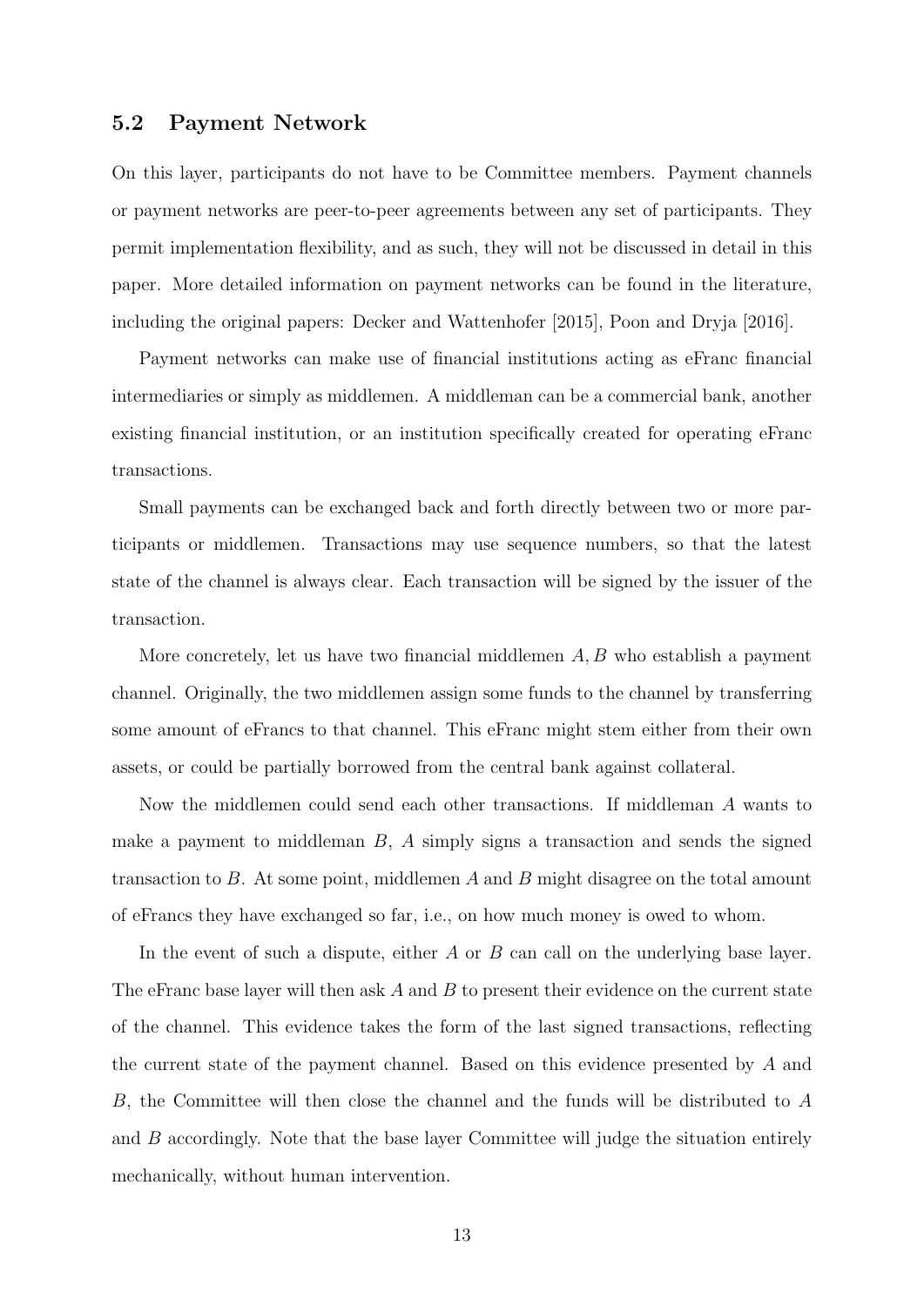In contrast to the operations on the base layer, this is a synchronous operation because the Committee needs to wait to hear from all involved channel parties (both A and B in our previous example) before making a decision. One might implement some form of timeout if one of the involved channel parties does not answer within a given time frame. Note, however, that such channel disputes should be rare, as one of the involved channel parties must act maliciously, for such situations to occur. Since the other channel parties have hard evidence of malicious behavior in the form of signed transactions, such punishable behavior should be even rarer.

Alternatively, one might involve some watchtower for each channel, which will also provide evidence if the base layer Committee asks for evidence and one of the participants does not provide it. This variant of a payment network has recently been described by Avarikioti et al. [2019].

Smart contracts can be supported by these payment channels. Indeed, the eFranc will probably have various forms of payment networks, with some channels supporting smart contracts and others not.

#### 5.3 Accounts

As a consequence of our two-layered system, various forms of eFranc accounts may exist. Banks (and other financial institutions) will have one or more base layer accounts. These accounts will, for instance, be used to establish new eFranc accounts for consumers.

In addition, banks, as part of the set of eFranc middlemen, will also hold accounts on the payment layer. Some of these accounts will engineer payments among customers and between customers and service providers. These payment layer accounts may form channels with other eFranc middlemen, and, as such, a payment layer account might be directly funded with eFrancs.

Also on the public side, different accounts may exist. For instance, a person may wish to (a) own a base layer account. The advantage is that such an account is relatively anonymous, as only the bank that originally established the account knows the identity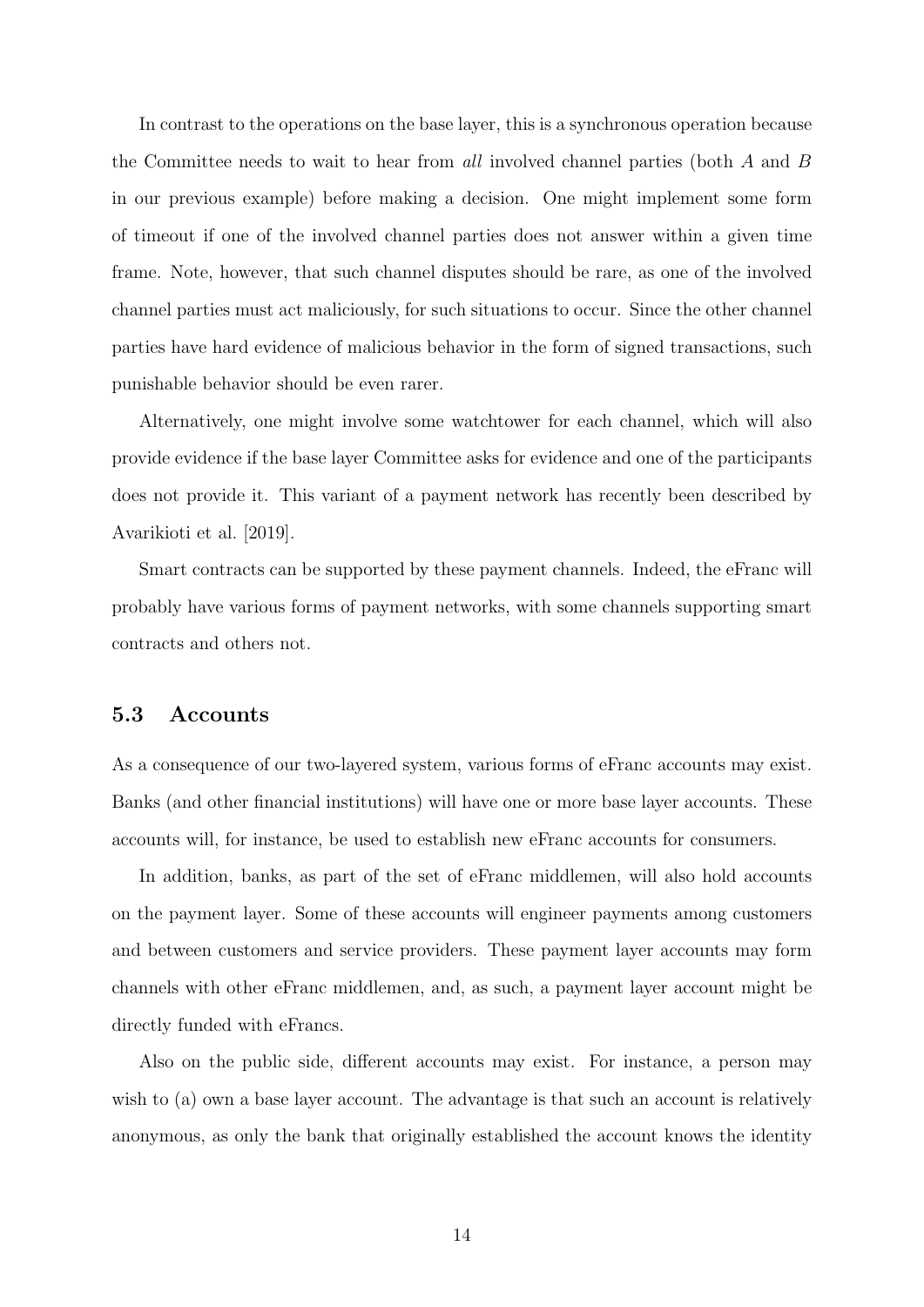of the account holder.<sup>11</sup> The account is independent of the bank that established the account, as the account holder can issue (signed) transactions completely autonomously without interacting with third parties. Such an account is relatively close to cash and shares a major downside risk incurred by cash: If the account holds a large amount of eFrancs, the account holder must protect its digital signature (private key) carefully, since anybody who knows the digital signature can immediately transfer money to another eFranc account. On the other hand, a person may independently store large amounts of eFrancs in a tiny security box.

For eFranc accounts storing large amounts of money, it may be beneficial to create (b) a multi-signature account. In this case, every transaction must be co-signed by both the account owner and his/her bank (or some other third-party trustee). This type of eFranc account is similar to a bank safe deposit box.

Finally, a person may also have (c) a payment layer account. This account may be used for daily payments of small sums. There might be a payment network between the consumers and a coalition of merchants. A consumer simply sends a signed payment layer transaction to a merchant, for example by holding the consumer's near-field communication (NFC) mode enabled phone against a merchant tag. This type of account is similar to cash and debit cards.

#### 5.4 Offline Payments

One of the fundamental advantages of cash is its availability in disaster situations, e.g., earthquakes, revolutions. A situation without internet would pose a challenge to the banking infrastructure, while cash also works offline—without electricity, internet, or computer. Following the example of Sweden, we may become a cashless society at some point in time. Then any lengthy interruption in the electricity supply or of the internet infrastructure would be problematic! It is of paramount importance for the eFranc to offer some form of emergency offline payments. Such payments are possible with both (a) base layer accounts and (c) payment layer accounts.

<sup>&</sup>lt;sup>11</sup>One might envisage law enforcement being entitled to learn the identity of the account holder, in the event of the account displaying connections with illegal activities.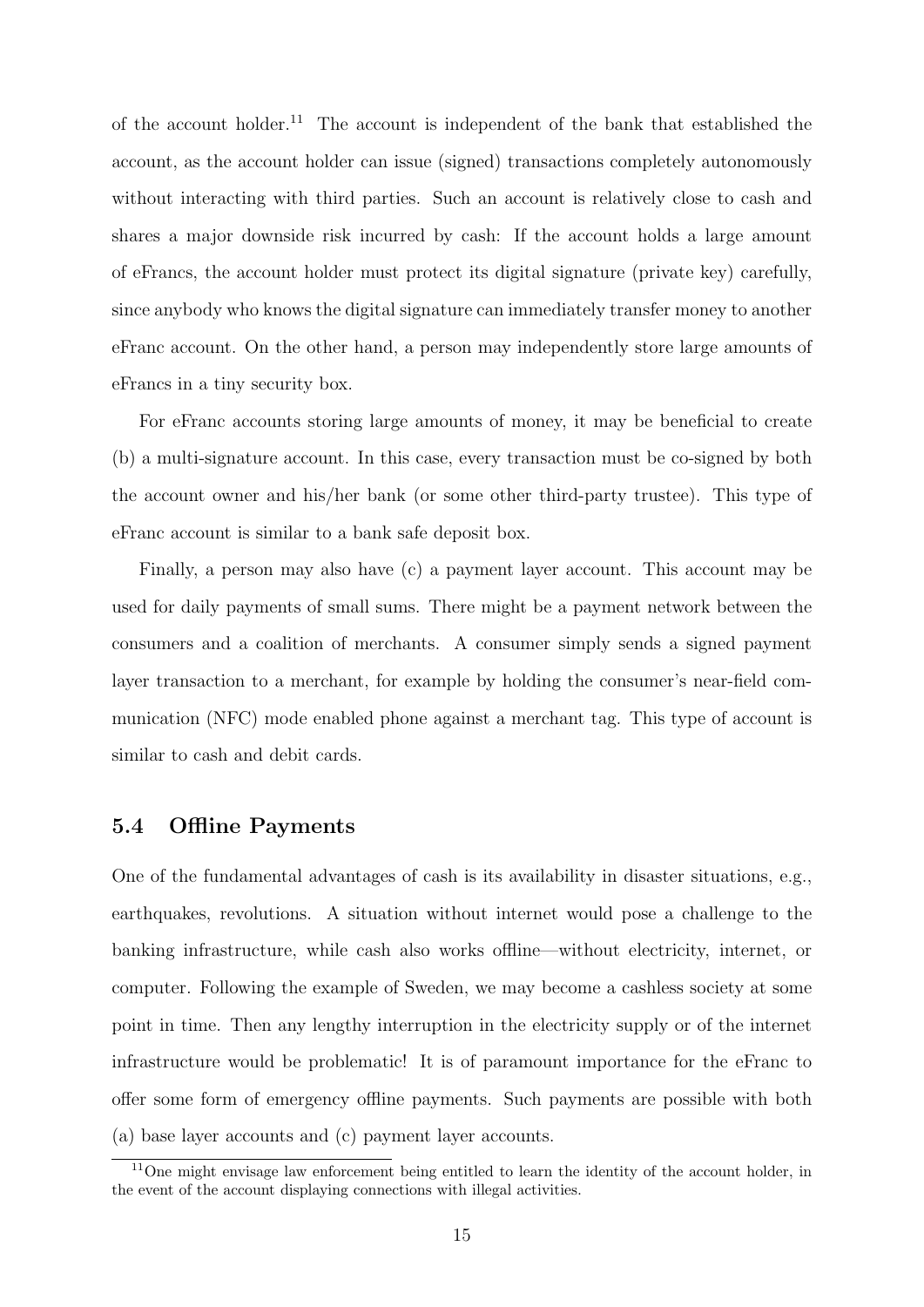We envision the eFranc being able at least to withstand a situation where neither consumers nor merchants have access to the internet. Both consumers and merchants have, however, a battery-powered device such as a smart phone. These devices can communicate via some short-range means of communication such as NFC or Bluetooth. In an emergency situation, the merchant may decide to accept a transaction from the consumer although it cannot be validated by (a) the base layer Committee or (c) the payment channel mechanism. After accepting the payment, the merchant will present the transaction to (a) the base layer Committee or (c) the payment channel at a later stage, when online services are working again.

There are two risks associated with offline payments. First, a fraudulent consumer may have manipulated their phone and present a transaction for which the input is a non-existent (imaginary) account. The merchant can fend off such an attack by only accepting offline payments from accounts already known to the merchant. For instance, the merchant knows the account because the consumer has shopped at the store before; or the consumer may have registered an account in a public list of accounts (known to merchants), so that the consumer can continue to make transactions if only offline payments are possible.

Second, a fraudulent consumer may have little or no money in their account but nevertheless wants to buy goods and services. Again, for this to happen, the consumer's phone must have been manipulated. Otherwise, the consumer's phone (knowing the account balance) will not sign the transaction. During the payment process, such an attack is not detectable by the merchant. However, since the merchant receives a signed transaction from the consumer, the merchant has proof in the form of the signed payment. The fraud will be detected when the internet connection is reestablished, as the transaction cannot be validated by (a) the base layer Committee or  $(c)$  the payment channel. We assume that such cases of fraud will be rare, as the consumer's name can be identified by law enforcement. Changing the software to commit fraud is a severe breach of the law, and a dishonest consumer will incur prosecution.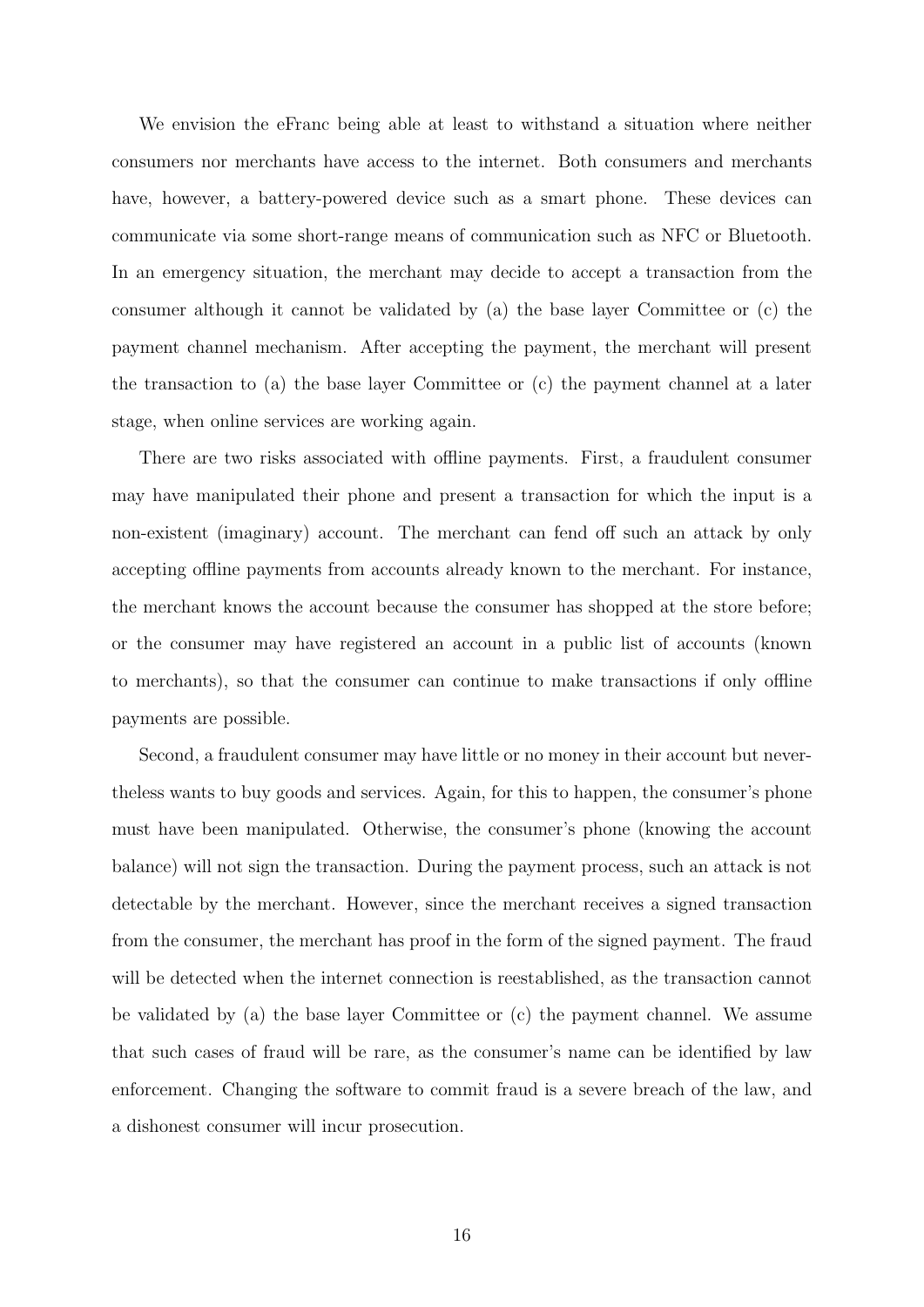#### 5.5 Governance and Challenges

Although transactions on a blockchain rely on decentralized validations of transactions, the maintenance and development of the infrastructure requires additional governance and funding. In particular, improvements to the technology, introducing technical upgrades, and changes of parameters and in communication have to be taken care of. While some of the these tasks can also be decentralized over time, they should be entrusted to a new public entity operating the eFranc infrastructure. It might be conceived in a similar way to SIX, which operates the infrastructure for the Swiss financial system.

Moreover, a number of technical challenges still need to be addressed, as our paper can only be a first draft of these new processes and structures. In particular, the eFranc might explicitly support offline money.<sup>12</sup>

Moreover, if the internet is down, no transactions can be verified by the Committee. Hence, no new channels and payment systems can be established until the internet resumes its functions. As discussed above, the payment layer can continue to operate for some time if the internet is down.

### 6 Conclusion

We suggest introducing the eFranc in an experimental phase in the Swiss monetary system. The eFranc would not revolutionize or disrupt the monetary system, but would enable the system to evolve in a controlled manner. Such caution is desirable, as each step towards new technologies has to be adapted and analyzed carefully to maintain the systems in their functions at all times.

<sup>&</sup>lt;sup>12</sup>The current e-krona project of the Sveriges Riksbank intends to develop a "value-based" system that would enable the public to hold electronic central bank money either on a prepaid card or on a mobile phone (https://www.riksbank.se/en-gb/payments–cash/e-krona/, accessed on 04/11/2019). For an analysis of the differences and similarities between a value-based and an account-based system, we refer the reader to Kahn et al. [2018].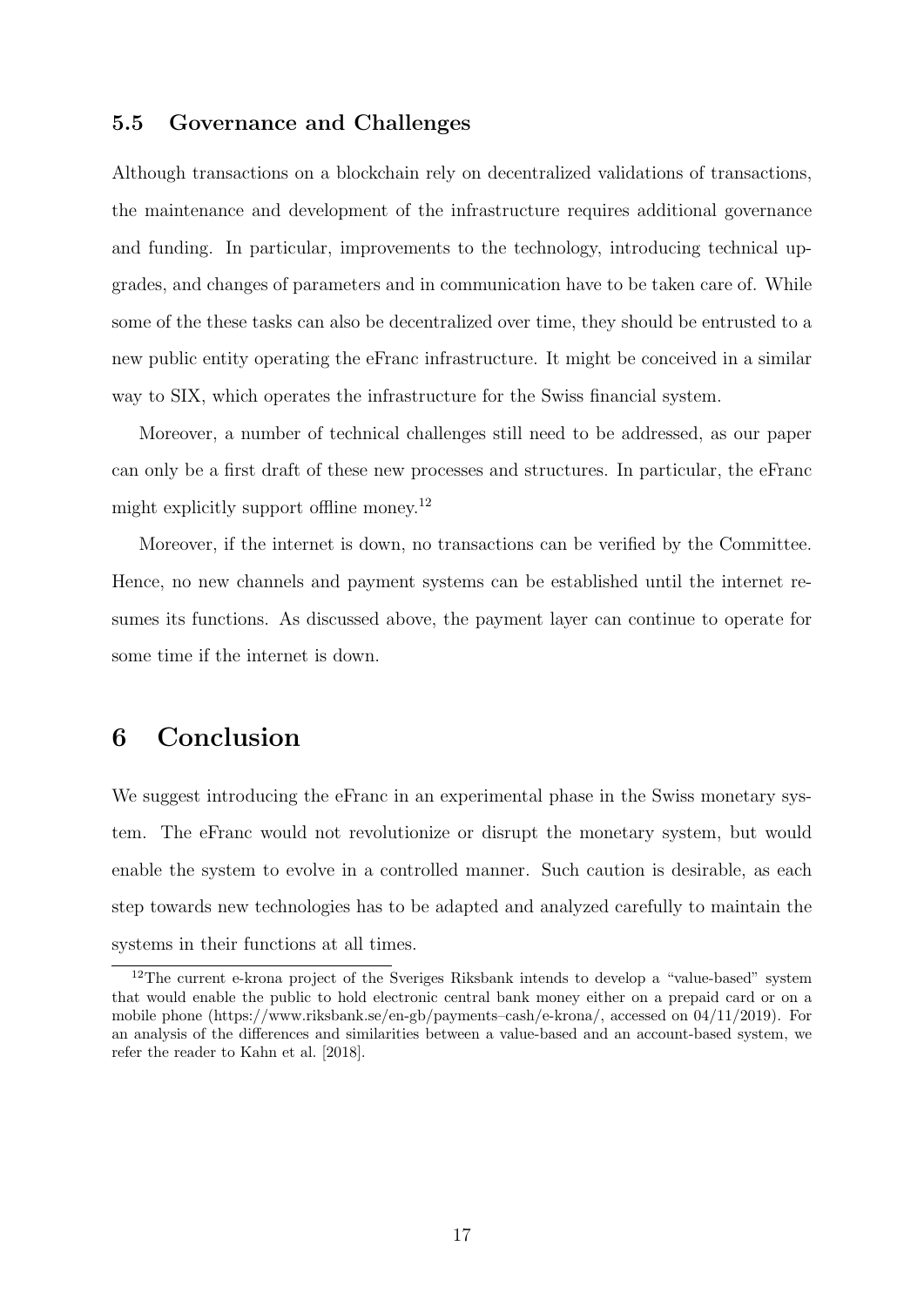## References

- Raphael Auer and Rainer Böhme. The technology of retail central bank digital currency. BIS Quarterly Review, March 2020.
- Georgia Avarikioti, Eleftherios Kokoris Kogias, and Roger Wattenhofer. Brick: Asynchronous State Channels, 2019.
- Bank of England. Central bank digital currency: Opportunities, challenges and design. Bank of England Discussion Paper, March 2020.
- Mathieu Baudet, George Danezis, and Alberto Sonnino. Fastpay: High-performance byzantine fault tolerant settlement, 2020.
- Florian Böser and Hans Gersbach. Monetary policy with a central bank digital currency: The short and the long term. mimeo, 2020.
- Bundesbank. The role of banks, non-banks and the central bank in the money creation process. Deutsche Bundesbank Monthly Report, 2017.
- Christian Decker and Roger Wattenhofer. A Fast and Scalable Payment Network with Bitcoin Duplex Micropayment Channels. In 17th International Symposium on Stabilization, Safety, and Security of Distributed Systems (SSS), Edmonton, Canada, August 2015.
- Salomon Faure and Hans Gersbach. On the money creation approach to banking. CEPR Discussion Paper, Nr. 11368, 2018.
- Hans Gersbach and Jean-Charles Rochet. Capital regulation and credit fluctuations. Journal of Monetary Economics, 90:113–124, 2017.
- Charles Kahn, Francisco Rivadeneyra, and Tsz-Nga Wong. Should the central bank issue e-money? Bank of Canada Staff Working Paper, 2018.
- Michael McLeay, Amar Radia, and Ryland Thomas. Money creation in the modern economy. Bank of England Quarterly Bulletin, 2014.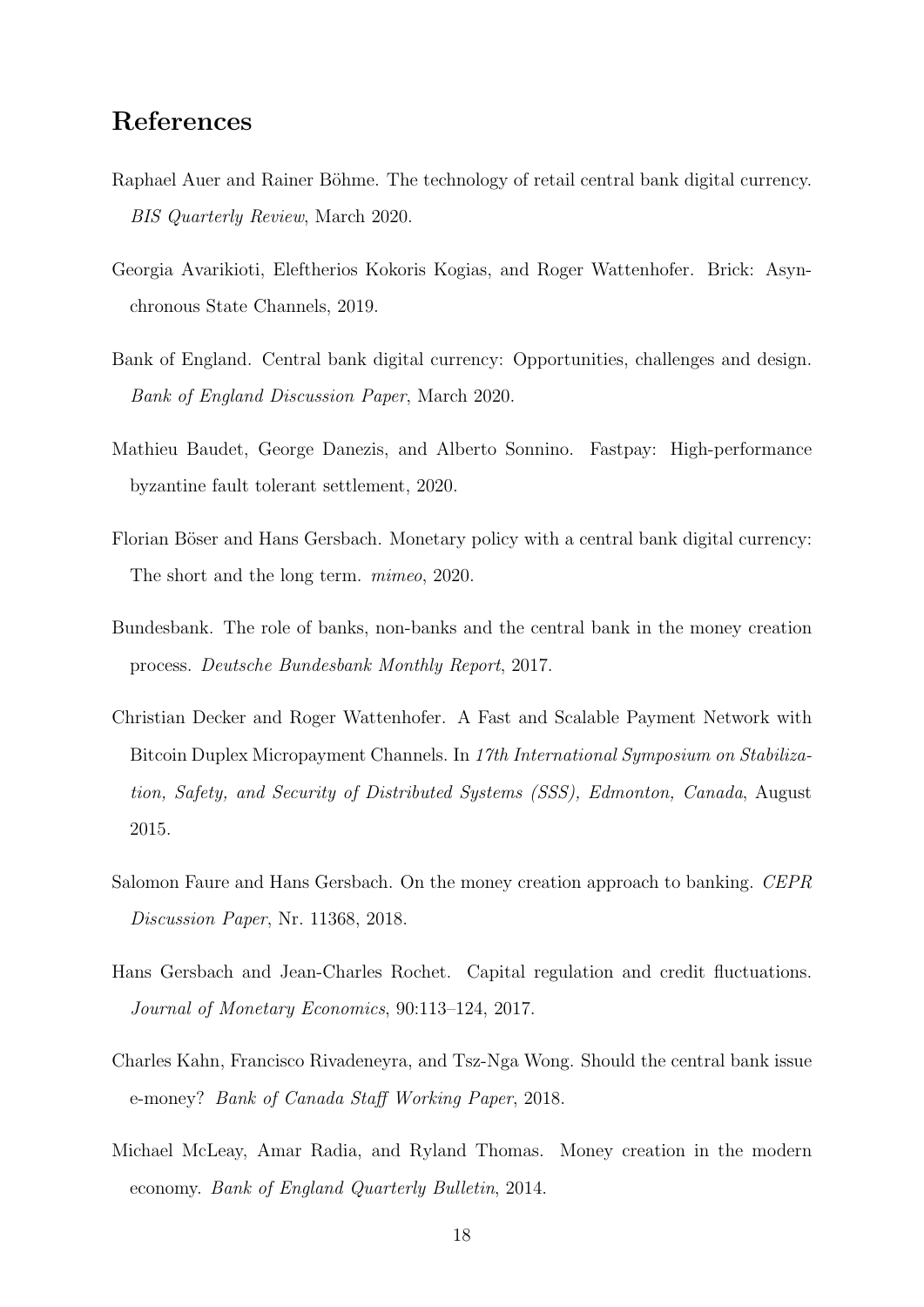- Norges Bank. Central bank digital currencies, 2018. URL https://www.norges-bank. no/en/news-events/news-publications/Reports/Norges-Bank-Papers/2018/ norges-bank-papers-12018/.
- Joseph Poon and Thaddeus Dryja. The Bitcoin Lightning Network. 2016. URL https: //lightning.network/lightning-network-paper.pdf.
- Jakub Sliwinski and Roger Wattenhofer. ABC: Asynchronous Blockchain without Consensus, 2019.
- Wissenschaftlicher Beirat beim Bundesministerium für Wirtschaft und Energie. Zur Diskussion um Bargeld und die Null-Zins-Politik der Zentralbank, 2017. URL https://www.bmwi.de/Redaktion/DE/ Publikationen/Ministerium/Veroeffentlichung-Wissenschaftlicher-Beirat/ gutachten-wissenschaftlicher-beirat-gutachten-diskussion-um-bargeld. pdf. Accessed: 17. December 2019.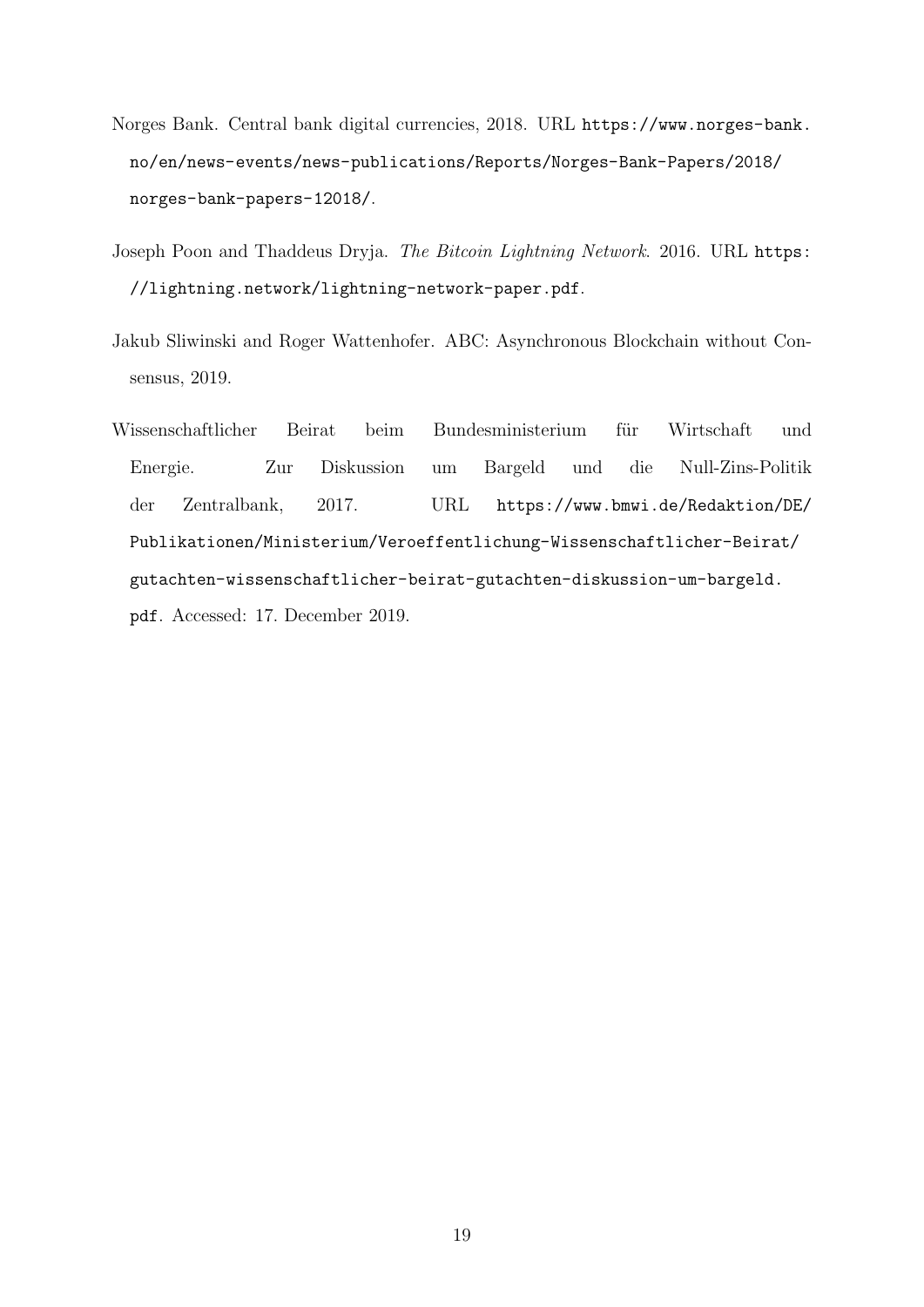#### Working Papers of the Center of Economic Research at ETH Zurich

- (PDF-files of the Working Papers can be downloaded at www.cer.ethz.ch/research/workingpapers.html).
- 20/342 H. Gersbach, R. Wattenhofer A Minting Mold for the eFranc: A Policy Paper
- 20/341 L. Bretschger Getting the Costs of Environmental Protection Right
- 20/340 J. A. Bingler, C. Colesanti Senni Taming the Green Swan: How to improve climate-related fi nancial risk assessments
- $20/339$  M. Arvaniti, T. Sjögren Temptation in Consumption and Optimal Redistributive Taxation
- 20/338 M. Filippini, S. Srinivasan Voluntary adoption of environmental standards and limited attention: Evidence from the food and beverage industry in Vietnam
- 20/337 F. Böser, C. Colesanti Senni Emission-based Interest Rates and the Transition to a Low-carbon Economy
- 20/336 L. Bretschger, E. Grieg, P. J.J. Welfens, T. Xiong Corona Fatality Development and the Environment: Empirical Evidence for OECD Countries
- 20/335 M. Arvaniti, W. Habla The Political Economy of Negotiating International Carbon Markets
- 20/334 N. Boogen, C. Daminato, M. Filippini, A. Obrist Can Information about Energy Costs Affect Consumers Choices? Evidence from a Field Experiment
- 20/333 M. Filippini, N. Kumar, S. Srinivasan Nudging the Adoption of Fuel-Efficient Vehicles: Evidence from a Stated Choice Experiment in Nepal
- 20/332 L. Bretschger, E. Grieg Exiting the fossil world: The effects of fuel taxation in the UK
- 20/331 H. Gersbach, E. Komarov Research Bubbles
- 20/330 E. V. Dioikitopoulos, C. Karydas Sustainability traps: patience and innovation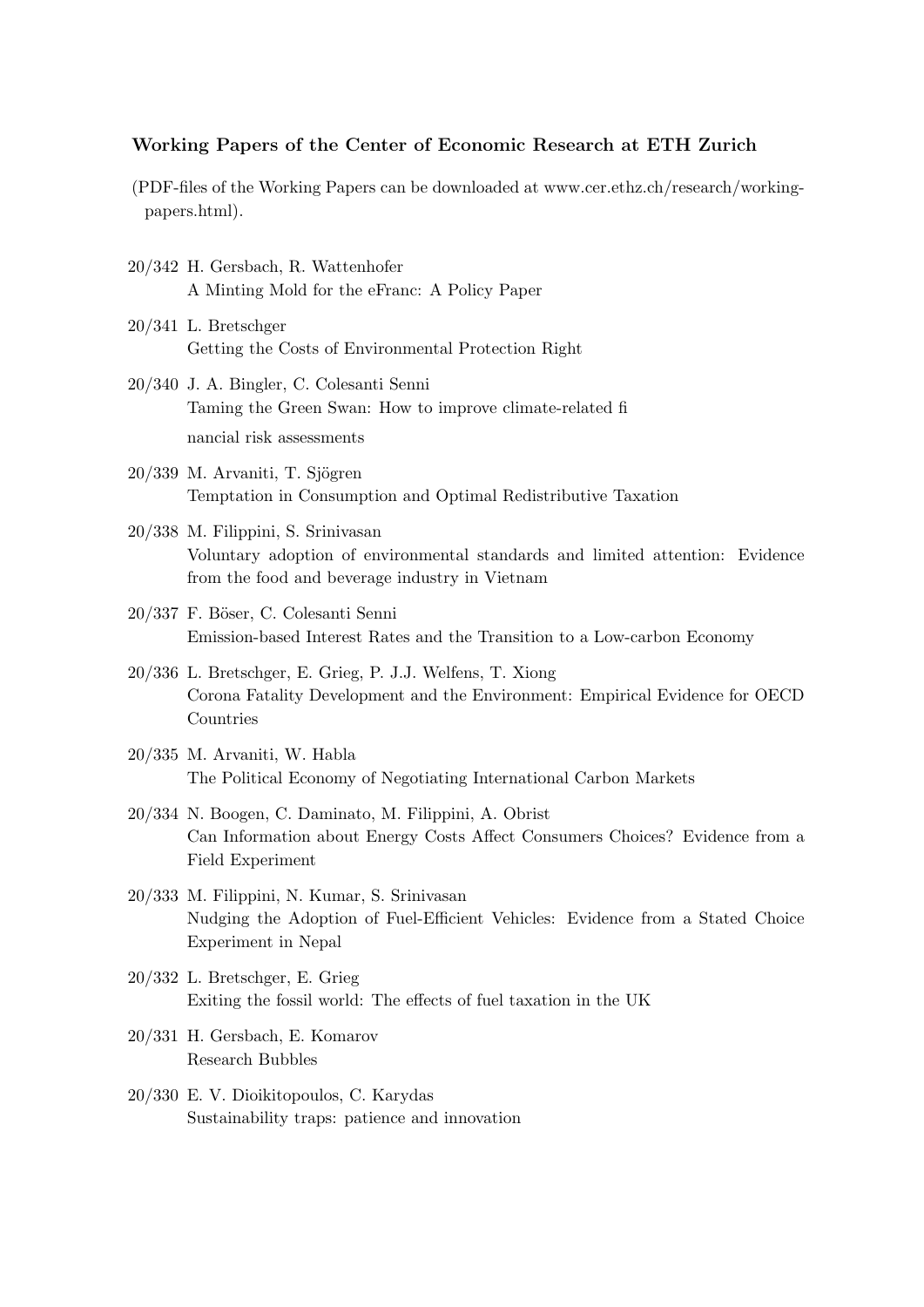- 19/329 M. Arvaniti, C. K. Krishnamurthy, A. Crepin Time-consistent resource management with regime shifts
- 19/328 L. Bretschger, K. Pittel Twenty Key Questions in Environmental and Resource Economics
- 19/327 C. Karydas, A. Xepapadeas Climate change financial risks: pricing and portfolio allocation
- 19/326 M. Filippini, S. Srinivasan Investments in Worker Health and Labor Productivity: Evidence from Vietnam
- 19/325 H. Gersbach Democratizing Tech Giants! A Roadmap
- 19/324 A. Brausmann, M. Flubacher and F. Lechthaler Valuing meteorological services in resource-constrained settings: Application to smallholder farmers in the Peruvian Altiplano
- 19/323 C. Devaux and J. Nicolai Designing an EU Ship Recycling Licence: A Roadmap
- 19/322 H. Gersbach Flexible Majority Rules for Cryptocurrency Issuance
- 19/321 K. Gillingham, S. Houde and A. van Benthem Consumer Myopia in Vehicle Purchases: Evidence from a Natural Experiment
- 19/320 L. Bretschger Malthus in the Light of Climate Change
- 19/319 J. Ing and J. Nicolai Dirty versus Clean Firms' Relocation under International Trade and Imperfect Competition
- 19/318 J. Ing and J. Nicolai North-South diffusion of climate-mitigation technologies: The crowding-out effect on relocation
- 19/317 J. Abrell, M. Kosch and S. Rausch How Effective Was the UK Carbon Tax? - A Machine Learning Approach to Policy Evaluation
- 19/316 D. Cerruti, C. Daminato and M. Filippini The Impact of Policy Awareness: Evidence from Vehicle Choices Response to Fiscal Incentives